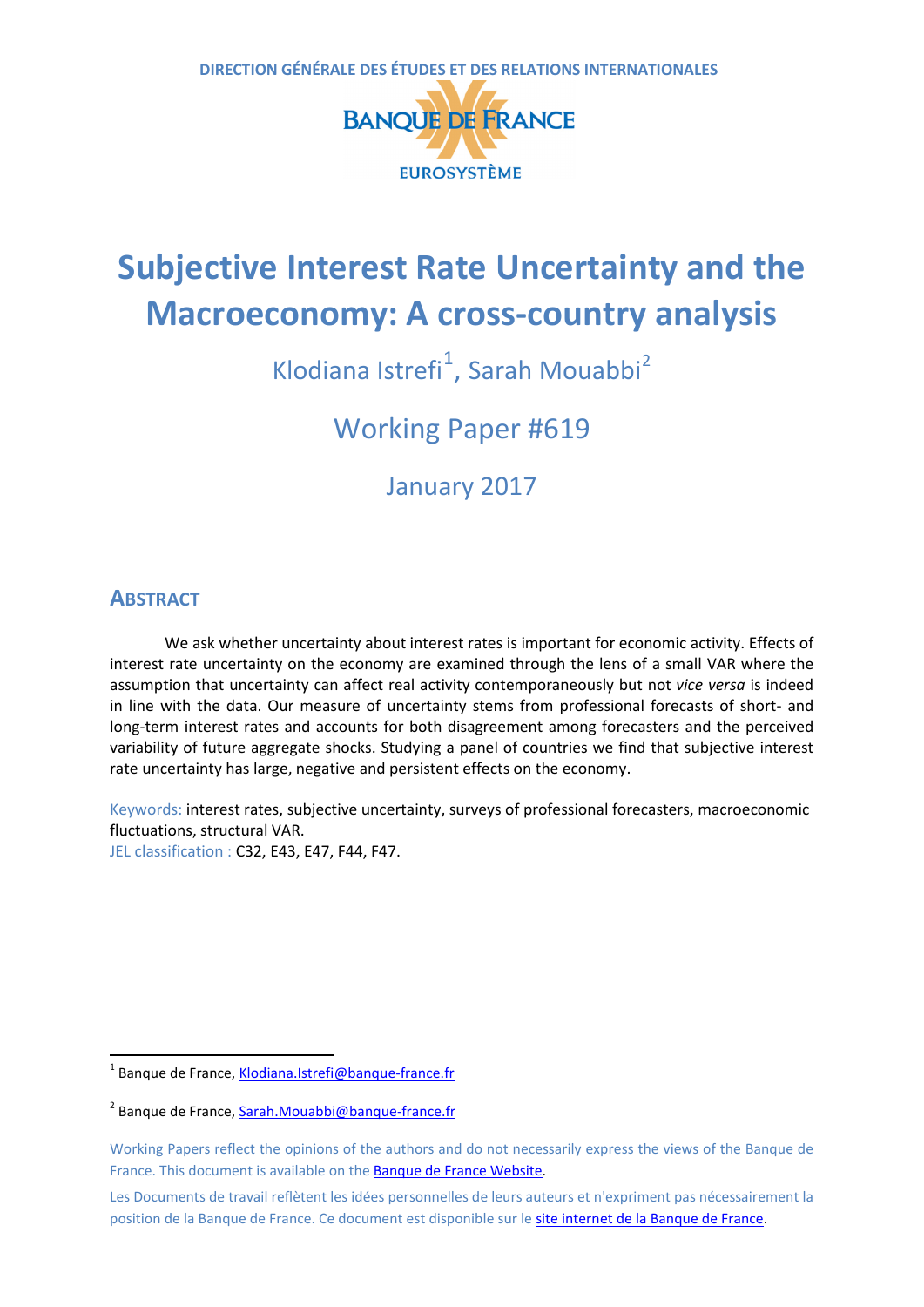# **NON-TECHNICAL SUMMARY[3](#page-0-2)**

This paper provides empirical evidence on the economic effects of subjective interest rate uncertainty, for several developed countries. Interest rate uncertainty as perceived by market participants is a major concern for central banks. Recent evidence of this is provided by the tapering episode in the US or the sell-off episode in the euro area in late April 2015, despite unchanged quantitative easing implementation details. In each case, interest rate uncertainty perceived by market participants led central banks to refine their language in an attempt to manage expectations. How can one measure such type of uncertainty? In this paper, interest rate uncertainty is based on forecasts of short- and long-term interest rates, 3 months ahead, stemming from Consensus Economics' surveys. Our measures account for two components, disagreement among forecasters and the perceived variability of future aggregate shocks. We have built these measures for the US, Japan, the UK, Canada, Sweden and four euro area countries: Germany, France, Italy, and Spain.

We estimate causal effects of subjective interest rate uncertainty on the economy through structural VARs, where the timing of Consensus Economics' surveys is exploited at the identification stage. Our subjective measure of uncertainty is constructed based on an information set that does not contain contemporaneous realizations of macro variables, thus warranting a recursive identification scheme where uncertainty can affect real activity contemporaneously but not *vice versa*. The multi-country dimension of our approach allows us to study if there is heterogeneity on the effects of uncertainty across different economies and if so, why? In this regard, information on economic structures and institutional frameworks is exploited for further insights.

Focusing on the last two decades, we find that interest rate uncertainty measures fluctuate substantially. For most countries, short-term interest rate uncertainty spikes during the recent financial crisis. Nonetheless, we observe substantial individual variation throughout the sample related to other important domestic events, on both the short- and the long-yield uncertainty. With regard to uncertainty on long-term yield, this measure appears to be noisy, except for Italy and Spain. These countries have been strongly affected during the 2011-2013 European sovereign debt crisis and the pressure exerted on their long-term yields is reflected in their corresponding uncertainties which reach their highest peak during that period. We also observe that for many countries, interest rate uncertainty is at the lowest levels, since the reach of the zero lower bound and the introduction of forward guidance communication on the policy rate from respective central banks.

Looking through the lens of country-specific VARs, we find that shocks to interest rate uncertainty have large and persistent negative effects on industrial production and unemployment. Furthermore,

<sup>&</sup>lt;sup>3</sup> We thank Philippe Andrade, Nick Bloom, Regis Breton, Giovanni Caggiano, Olesya Grishchenko, Paul Hubert, Alejandro Justiniano, Lutz Kilian, Nobuhiro Kiyotaki, Julien Matheron, Barbara Rossi, Tatevik Sekhposyan, Leif Anders Thorsrud and participants in the Banque de France-Norges Bank Workshop in Empirical Macroeconomics, Banque de France-UCL 2nd Workshop on Uncertainty, 9th ECB Workshop on Forecasting Techniques, IAAE 2016 Annual Conference, 22nd International Conference on Computing in Economics and Finance, 3rd Joint Macro Workshop Banque de France -Bundesbank, Melbourne Institute Macroeconomic Policy Meetings, 2016 MBF Rome and OFCE Workshop in Empirical Monetary Economics for valuable suggestions. We thank Brigitte Arnaudo, Beatrice Saes-Escorbiac and Aurelie Tollet for their excellent research assistance.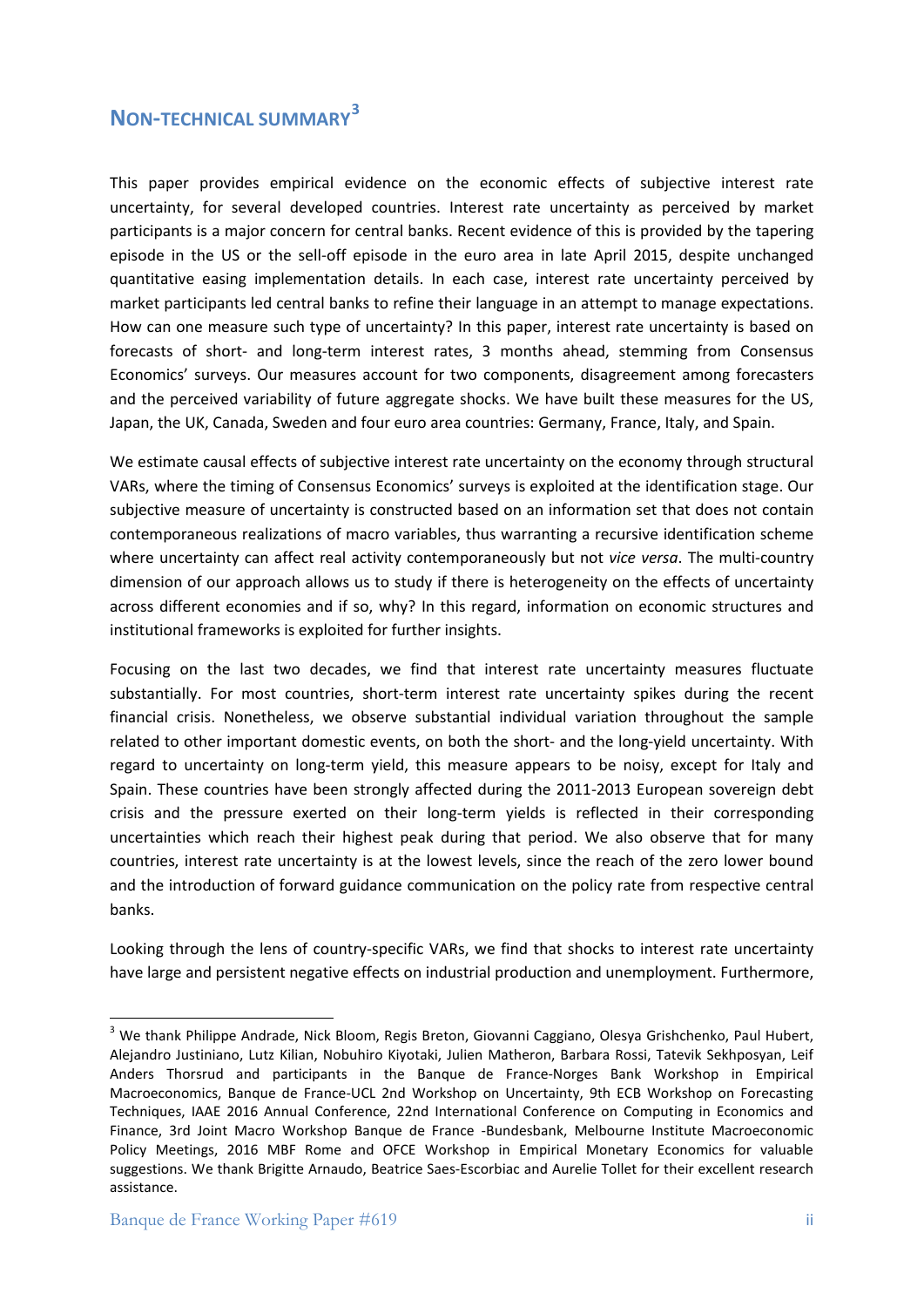these shocks are deflationary. These results are in line with predictions from theoretical models studying macroeconomic effects of uncertainty. In terms of quantitative effects, there is substantial heterogeneity across countries, with the drop in production varying from 0.4 to 3.8 percent, within the year the shock hits. In response to this uncertainty, unemployment worsens with rates increasing by 0.15 to 1.2 percentage points. In addition, prices fall in response to interest rate uncertainty shocks, with producer prices falling up to 2 percentage points. Furthermore, the recovery of the economy to its initial levels is slow, taking about 3 to 5 years. When the two components of interest rate uncertainty measure are studied separately, we find that both shocks push the economy on the same adverse direction. Variations across the two components mainly appear on the magnitude and persistence of responses. All economies deteriorate immediately and rebound fast in response to disagreement shocks. In contrast, in response to common uncertainty, the economy slows down sluggishly but the troughs are on average larger and recoveries take longer.

When looking at the importance of these shocks, we find that short-yield uncertainty explains a large fraction of the variation in industrial production and unemployment. Emphasizing cross-country results, short-yield uncertainty explains between 42 to 59 percent of the variation in industrial production in Germany, France and Spain. Regarding unemployment, the contribution is substantial for the US (up to 40 percent) and Spain (up to 43 percent). Japan and Italy are two examples where such shocks do not seem important. Long-yield uncertainty explains relatively large variations of industrial production and unemployment for the US and Canada but not for the other countries.

Overall, this paper contributes to the literature of macroeconomic effects of uncertainty providing measures on subjective interest rate uncertainty for several countries and by studying their casual effect on the economy with credible assumptions for identification, supported by the timing of the surveys. We show that interest rate uncertainty has large negative effects on the economy, and those can be more adverse in some countries than others. In attempt to explain cross-country differences of interest rate uncertainty, we observe that effects are higher in countries with a larger share of interest-rate sensitive sectors and more labor market rigidities. This result suggests the importance of economic structures and institutional frameworks in propagating uncertainty shocks. Moreover, these findings draw attention to the role of central banks. They can design strategies to enhance transparency and communication, and mitigate interest rate uncertainty..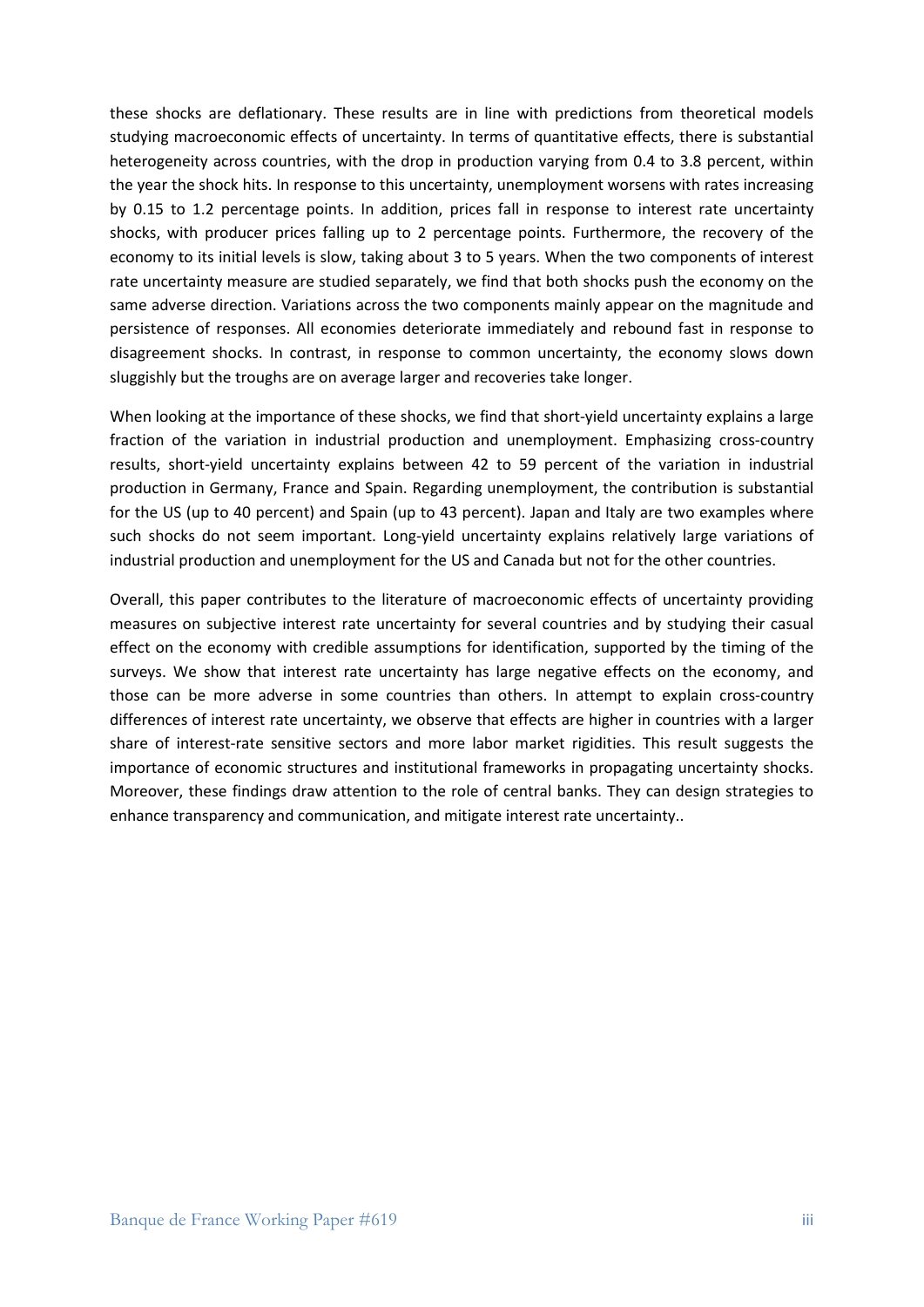#### **RÉSUMÉ : INCERTITUDE SUBJECTIVE DES TAUX D'INTÉRÊT ET LA MACROÉCONOMIE**

Est-ce que l'incertitude sur les taux d'intérêt est importante pour l'activité économique? Les effets économiques de l'incertitude des taux d'intérêt sont examinés à travers un VAR où l'hypothèse que l'incertitude peut affecter instantanément l'activité réelle, mais pas *vice versa*, est en effet en accord avec les données. Notre mesure de l'incertitude provient de prévisions professionnelles des taux d'intérêt à court et à long terme et représente à la fois le désaccord entre les prévisionnistes et la variabilité perçue des chocs globaux futurs. Étudiant un groupe de pays, nous constatons que l'incertitude subjective des taux d'intérêt a des effets importants, négatifs et persistants sur l'économie.

Mots-clés : taux d'intérêt, incertitude subjective, enquêtes de prévisionnistes professionnels, fluctuations macroéconomiques, VAR structurel.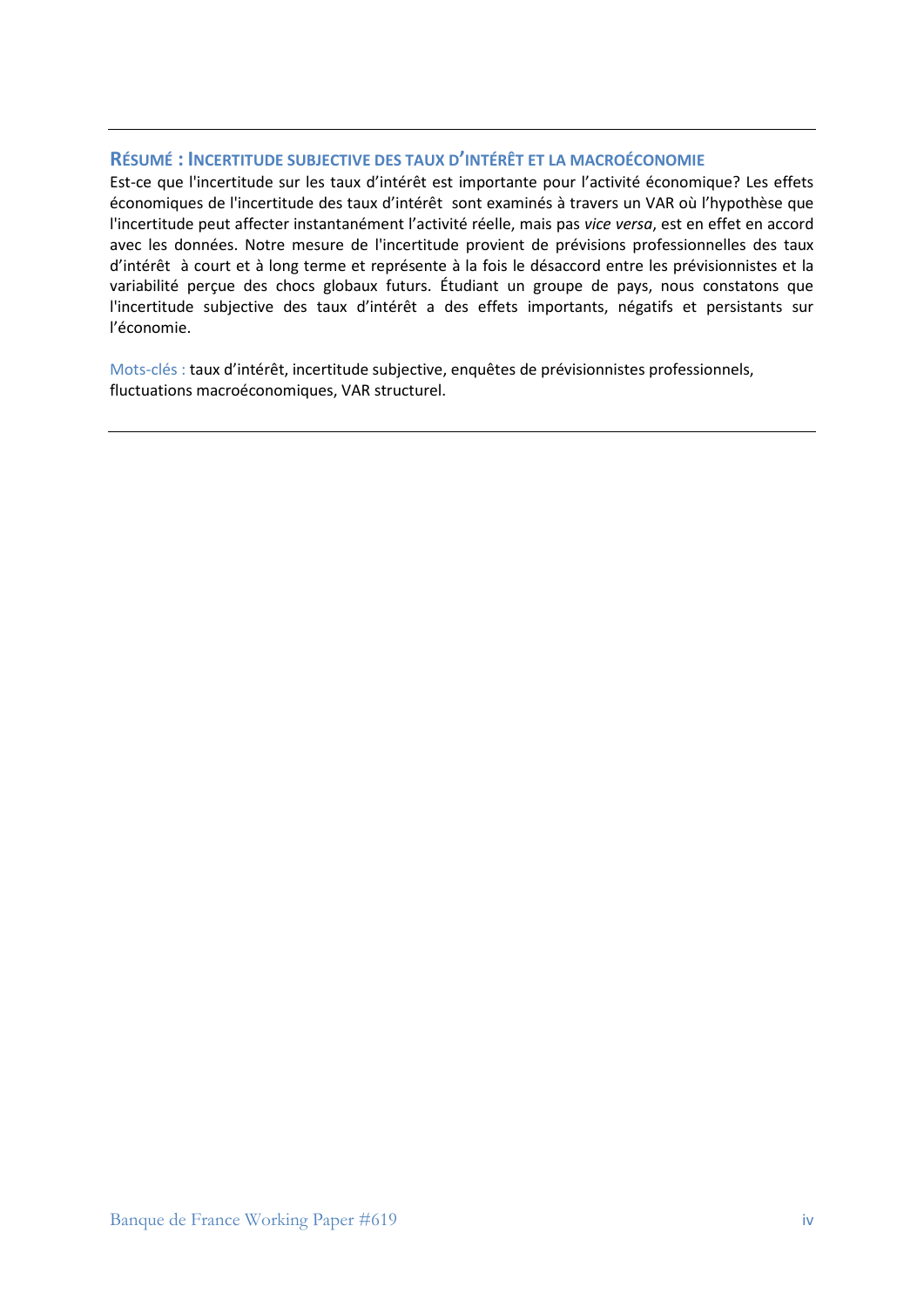## <span id="page-4-0"></span>1 Introduction

Interest rate uncertainty is a major concern for central banks. Recent evidence of this is provided by the tapering episode in the US or the sell-off episode in the euro area in late April 2015, despite unchanged quantitative easing implementation details. In each case, interest rate uncertainty perceived by market participants led central banks to refine their language in an attempt to manage expectations. From a macroeconomic point of view, there are at least three reasons why concerns about interest rate uncertainty are warranted. First, it might reflect uncertainty about monetary policy itself (see [Creal and Wu,](#page-24-0) [2016;](#page-24-0) [Istrefi and Piloiu,](#page-25-0) [2014;](#page-25-0) [Baker](#page-24-1) [et al.,](#page-24-1) [2016\)](#page-24-1). Second, at least at maturities beyond the direct control of central banks, it relates to financial uncertainty. As emphasized by [Ludvigson et al.](#page-25-1) [\(2015\)](#page-25-1), the latter is particularly important for business cycle fluctuations. Third, with a Taylor rule specification in mind, interest rate uncertainty might reflect uncertainty about the systematic component of monetary policy, hence about fundamentals (see [Orphanides,](#page-25-2) [2000\)](#page-25-2).

This paper contributes to the empirical literature on uncertainty, emphasizing the economic effects of interest rate uncertainty.<sup>1</sup> To this aim, we make three distinct contributions. First, we build measures of interest rate uncertainty based on forecasts of short- and long-term interest rates, 3 months ahead, stemming from Consensus Economics' surveys (CE). Our measures account for two components, disagreement among forecasters and the perceived variability of future aggregate shocks, in line with [Lahiri and Sheng](#page-25-3) [\(2010\)](#page-25-3), thus representing a subjective interest rate uncertainty. In contrast to [Lahiri and Sheng](#page-25-3) [\(2010\)](#page-25-3), we enhance the estimation of the second component by using a stochastic volatility model rather than a GARCH-type model. This allows us to accommodate for the time-varying and stochastic nature we want the perceived variability of future aggregate shocks to feature.

The second contribution relates with the identification of subjective interest rate uncertainty shocks. Our approach relies on assumptions for identification that are supported by the temporal ordering of the data used in the analysis. More specifically, effects of interest rate uncertainty are measured by resorting to a structural VAR, where the timing of surveys is exploited at the identification stage. CE surveys are available on a monthly frequency, and forecasts are made generally within the first 10 days of the month. During this period, contemporaneous monthly data on economic activity are not known. Typically, the first indicators on industrial production, prices and employment situation for a particular month only start to become available during the second part of the month. Therefore, by construction, the CE forecasters' information set includes only past realizations of macroeconomic data when surveys are filled out. Thus, the temporal ordering of the data justifies a recursive identification scheme where uncertainty can affect real activity contemporaneously but not vice versa. Our identification strategy is similar in spirit to that of [Leduc and Liu](#page-25-4) [\(2016\)](#page-25-4) which also relies on the timing advantage of Michigan

<sup>&</sup>lt;sup>1</sup>The empirical literature on uncertainty includes, among others, [Mumtaz and Zanetti](#page-25-5) [\(2013\)](#page-25-5), [Fernandez-Villaverde et al.](#page-24-2) [\(2015\)](#page-24-2), [Jurado et al.](#page-25-6) [\(2015\)](#page-25-6), [Ludvigson et al.](#page-25-1) [\(2015\)](#page-25-1), [Baker et al.](#page-24-1) [\(2016\)](#page-24-1) and [Leduc and Liu](#page-25-4) [\(2016\)](#page-25-4).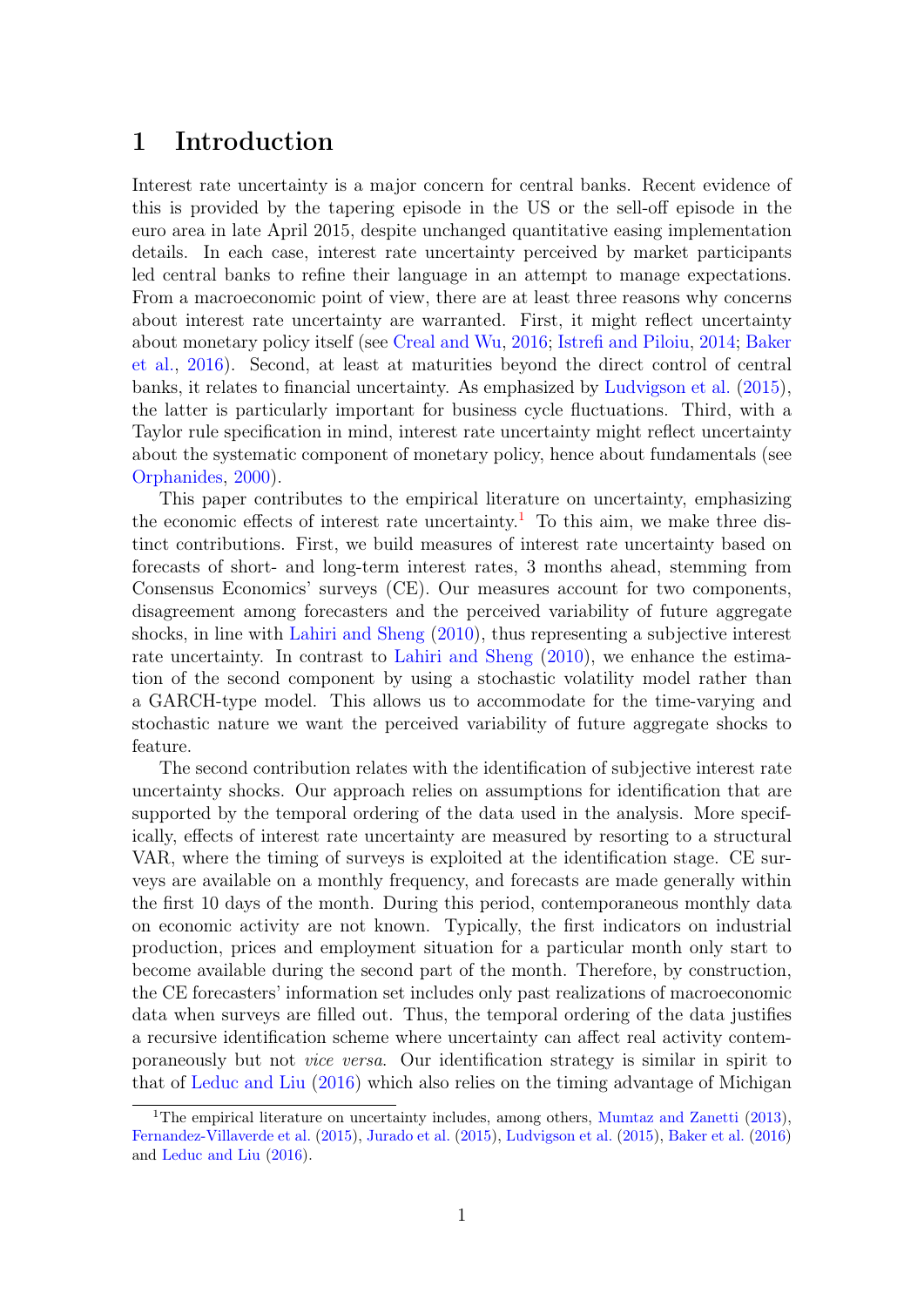survey data relative to the timing of macroeconomic data releases to identify the effects of consumer uncertainty shocks on the macroeconomy.

Third, we provide a multi-country dimension, by estimating the effects of interest rate uncertainty on a number of countries characterized by different economic structures and monetary policies. Our selected countries include the US, Japan, the UK, Canada, Sweden and four euro area countries: Germany, France, Italy, and Spain. The euro area group is particularity interesting as it shares a common monetary policy, and we measure uncertainty on the same short-term interest rate (i.e., the interbank rate) as perceived in these countries. Under our multi-country setup one can study if there is heterogeneity on the effects of uncertainty across different economies and if so, why? In this regard, we will exploit information on economic structures and institutional frameworks.

Focusing on the last two decades (when data availability allows), we find that interest rate uncertainty fluctuates substantially. Unsurprisingly, this measure spikes during the recent financial crisis for most countries, predominantly on short-term yield uncertainty.[2](#page-4-0) Nonetheless, we observe substantial individual variation throughout the sample related to other important domestic events. Around these events, interest rate uncertainty increases considerably, often exhibiting the highest magnitudes in our sample. We find that shocks to interest rate uncertainty have large and persistent negative effects on industrial production and unemployment. Furthermore, these shocks are deflationary. There is substantial heterogeneity across countries, with the drop in production varying from 0.4 to 3.8 percent, within the year the shock hits. In response to this uncertainty, unemployment worsens with rates increasing by 0.15 to 1.2 percentage points. In addition, prices fall in response to interest rate uncertainty shocks, with producer prices falling up to 2 percentage points. Furthermore, the recovery of the economy to its initial levels is slow, taking about 3 to 5 years.

Short-yield uncertainty is found to explain a large fraction of the variation in industrial production and unemployment. Results are the strongest for Spain where the share of the variation explained reaches up to 60 percent and 43 percent, respectively. Considering uncertainty on short versus long yields, the differences on the dynamic effects mostly appear on the quantitative side. Our findings suggest that subjective short-yield uncertainty is more important for the economy. When looking at disaggregated components of uncertainty, we find that both disagreement and the perceived variability of shocks push the economy in the same direction.

Overall, our paper shows that interest rate uncertainty has large negative effects on the economy, and those can be more adverse in some countries than others. A look into data patterns suggests that effects of interest rate uncertainty are higher in countries with a larger share of interest-rate sensitive sectors and more labor market rigidities. This result highlights the importance of economic structures and institutional frameworks in propagating uncertainty shocks. Moreover, these findings draw attention to the role of central banks. To the extent that interest rate uncertainty relates to uncertainty about monetary policy, central banks can design operational frameworks and strategies to mitigate them (see [Ehrmann et al.,](#page-24-3) [2012;](#page-24-3) [Bianchi and Melosi,](#page-24-4) [2016\)](#page-24-4). To the extent that interest rate uncertainty stems from

<sup>2</sup>Throughout the paper we refer to interest rates and yields interchangeably.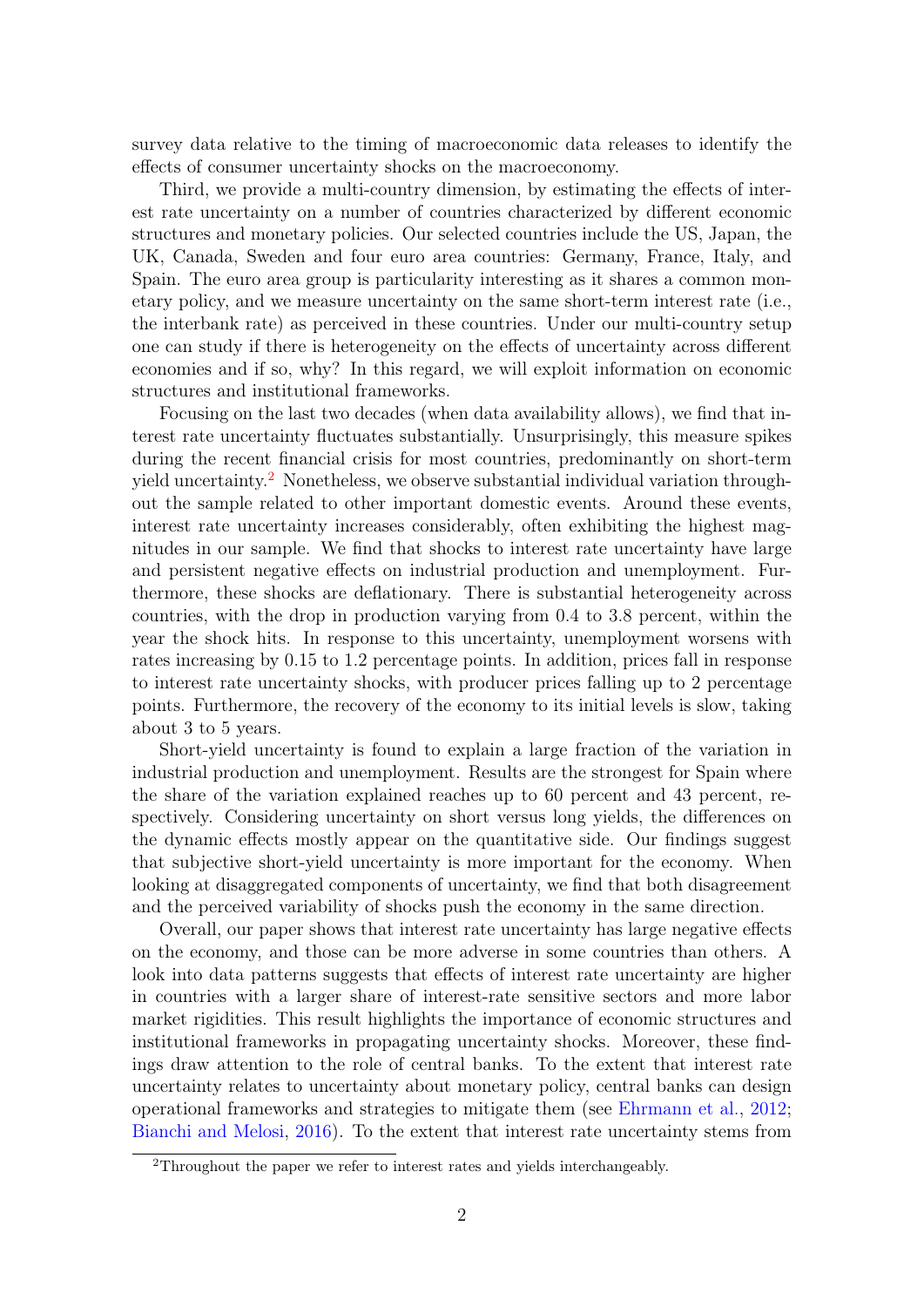fundamentals, central banks can take an active role in containing it.<sup>[3](#page-4-0)</sup> Indeed, during the Great Recession, many central banks across the world have taken this position. They have achieved this by communicating policies that inhibit uncertainty about the path of short-term interest rates (i.e., forward guidance).

With respect to the literature, our paper is closely related to [Creal and Wu](#page-24-0) [\(2016\)](#page-24-0), who investigate the relationship between uncertainty about interest rates and economic fluctuations, for the US. Their interest rate uncertainty is extracted from the volatility factors of a term structure model with macro variables, thus rendering it an objective measure of uncertainty. The effect of this type of uncertainty on selected macro variables (inflation and unemployment) is then investigated through a VAR model with stochastic volatility. Our paper complements on answering similar questions with subjective measures of interest rate uncertainty. Importantly, in our paper, assumptions for identification are defended via the design of surveys. We provide this analysis for a number of countries with different economic structures and monetary policies, allowing for interesting comparisons. Furthermore, while [Creal and Wu](#page-24-0) [\(2016\)](#page-24-0) mostly focus on long-yield uncertainty, we also study the effects of subjective short-yield uncertainty and find that it has stronger quantitative effects than uncertainty about the long yield. In addition, with regard to the construction of the uncertainty measure, a similar approach has also concurrently been used by [Ozturk and Sheng](#page-25-7) [\(2016\)](#page-25-7). While we focus on interest rate uncertainty for selected developed countries, [Ozturk and Sheng](#page-25-7) [\(2016\)](#page-25-7) study the effects of aggregate macro uncertainty (based on several nominal and real economic indicators) in a country-specific and a global setting. Furthermore, we also explore the cross-country differential effects of interest uncertainty shocks based on country-specific economic structures and institutional frameworks.

The paper is structured as follows. In Section [2](#page-6-0) we introduce subjective uncertainty measures of interest rates and stylized facts. In Section [3](#page-13-0) the VAR modeling framework, the identification strategy and results are presented. Finally, we conclude in Section [4.](#page-23-0)

## <span id="page-6-0"></span>2 Subjective interest rate uncertainty

The following section provides a summary of the survey-based uncertainty measures available in the literature. Subsequently, we present the measure we opt for in order to build our interest rate uncertainty.

#### 2.1 Measuring survey-based uncertainty

Subjective measures are typically obtained via survey forecasts of professionals and/or households. The information provided varies substantially from one survey to another and includes a range of the following: consensus information, individual point estimates, and individual probability distributions. Based on this information,

<sup>3</sup> In a model where central banks, firms and households have imperfect information about the current state of the economy, [Eusepi and Preston](#page-24-5) [\(2010\)](#page-24-5) show that communication allows agents to construct more accurate forecasts, leading to greater stability in observed output, inflation, and nominal interest rates.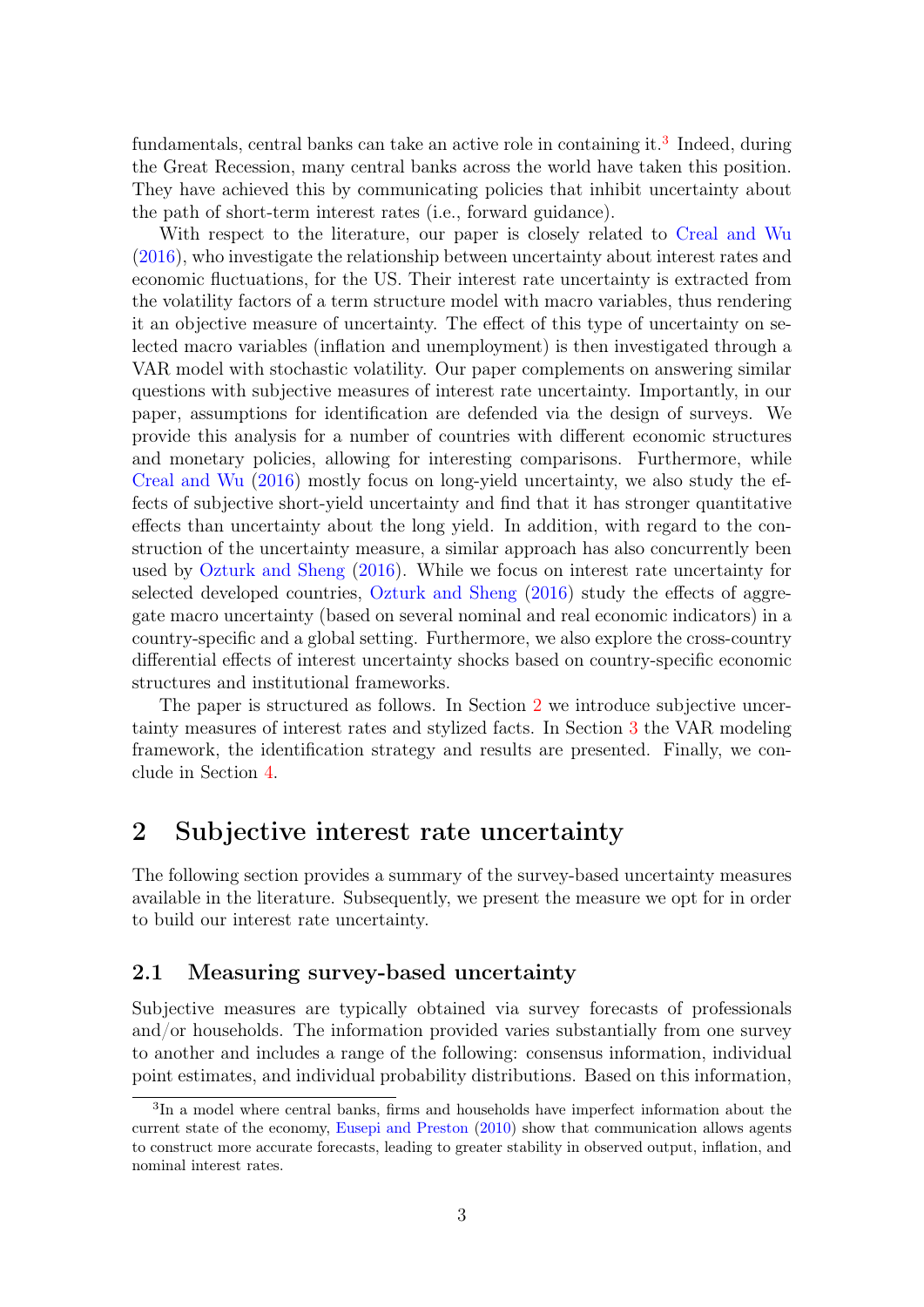three subjective measures of uncertainty have been predominantly represented in the literature: i) the disagreement among forecasters, ii) the average individual forecast error variance, and iii) the variance of the surveys' aggregate probability distribution (scarcely available). From the aforementioned list, the last measure is the most informative on uncertainty. This measure assigns probabilities to the given forecasts, thus converging towards the notion of Knightian uncertainty, in which even probabilities cannot be pinned down. However, few surveys report these individual histograms. For that reason, measures of uncertainty have been constructed based on a more limited information set.

One of the most common survey-based uncertainty proxies in the literature is the disagreement of forecasters (e.g., [Boero et al.,](#page-24-6) [2008;](#page-24-6) [Rich and Tracy,](#page-25-8) [2010\)](#page-25-8). The literature starts from the premise that disagreement is positively correlated with uncertainty (see [Zarnowitz and Lambros,](#page-26-0) [1987;](#page-26-0) [Giordani and Soderlind,](#page-25-9) [2003\)](#page-25-9). However, there are several known caveats associated with disagreement as a proxy for uncertainty. Differences in opinion, rather than uncertainty, may be more likely reflected in the disagreement of survey forecasts (e.g., [Diether et al.,](#page-24-7) [2002;](#page-24-7) [Mankiw](#page-25-10) [et al.,](#page-25-10) [2004\)](#page-25-10). [Lahiri and Sheng](#page-25-3) [\(2010\)](#page-25-3) show that, even if forecasts are unbiased, the disagreement in forecasters' point estimates does not equal forecast error uncertainty unless the variance of accumulated aggregate shocks over the forecast horizon is zero. They further show, that the reliability of disagreement as a proxy for uncertainty is contingent on the stability of the forecasting environment and the length of the forecast horizon. [D'Amico and Orphanides](#page-24-8) [\(2014\)](#page-24-8) also find disagreement to be a poor proxy for forecast uncertainty, thus reinforcing arguments for the exploitation of uncertainty measures similar to those in [Lahiri and Sheng](#page-25-3)  $(2010).4$  $(2010).4$  $(2010).4$  The latter show that aggregate forecast uncertainty can be expressed as the disagreement among forecasters plus the perceived variability of future aggregate shocks. These components are thought to represent idiosyncratic and common uncertainty, respectively. We base our interest rate uncertainty measure on this approach, which we introduce below.

Let us denote by  $U_t^x(h)$  the h-period ahead uncertainty in the variable  $x_t$ . Also, we define by  $F_{i,t+h|t}$  the h-period ahead forecast of  $x_t$  of the *i*th survey participant, where h is the forecast horizon,  $i = 1, ..., N$  and N is the number of forecasters participating in period t's survey. Let  $F_{.t+h|t}$  be the mean forecast across individual forecasters. The measure of  $U_t^x(h)$  is the sum of two components:

$$
U_t^x(h) = D_t^x(h) + V_t^x(h).
$$
 (1)

<span id="page-7-0"></span>where  $D_t^x(h)$  represents disagreement among professional forecasters, computed as  $D_t^x(h) = \frac{1}{N} \sum_{i=1}^N (F_{i,t+h|t} - F_{.,t+h|t})^2$ , and  $V_t^x(h) = \sigma_{t+h|t}^2$  represents the conditional variance of mean forecast errors  $e_{t+h}$ .

The mean forecast error is given by:

$$
e_{t+h} = \frac{1}{N} \sum_{i=1}^{N} (x_{t+h} - F_{i,t+h|t}).
$$
\n(2)

[Lahiri and Sheng](#page-25-3) [\(2010\)](#page-25-3) suggest that in order to construct a robust, ex ante

<sup>4</sup>[Lahiri and Sheng](#page-25-3) [\(2010\)](#page-25-3) target inflation and output uncertainty.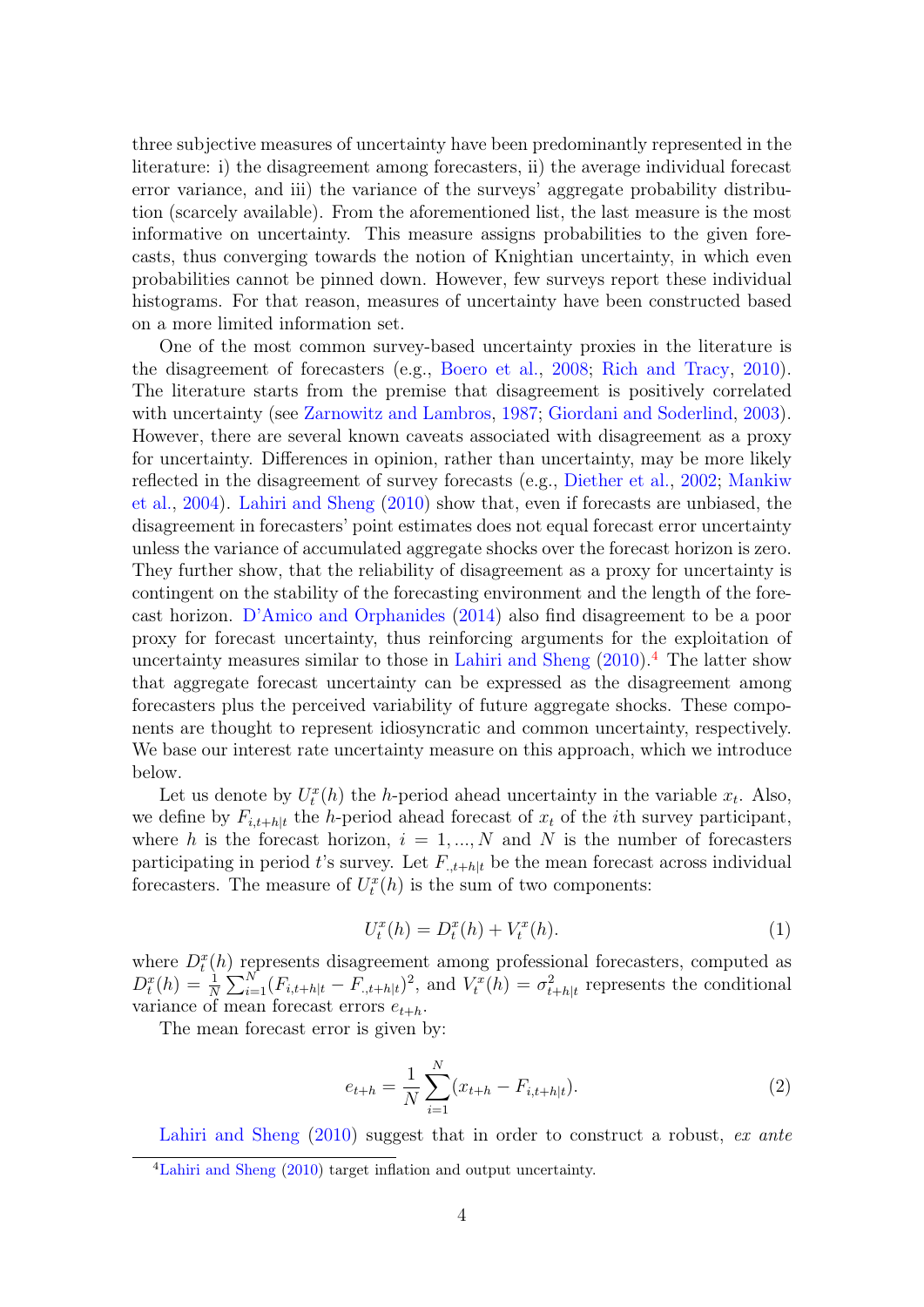measure of uncertainty, the information set of the econometrician should be aligned with the information available to the forecaster at time  $t$ . That is, the forecast error used to extract the variance of aggregate shocks at time t, should not include the  $t+h$ realizations of the forecast. This necessitates the estimation of  $V_t^x(h)$  conditional on past information. [Lahiri and Sheng](#page-25-3) [\(2010\)](#page-25-3) estimate it using GARCH-type models with various distributional assumptions on the filtered mean forecast errors.

However, with GARCH-type models the evolution of  $V_t^x(h)$  is not stochastic. To our purpose, we would like to study the effects of shocks to uncertainty therefore it is important for  $V_t^x(h)$  to be time-varying and stochastic. We thus propose a stochastic volatility model on the mean forecast errors that allows for a shock to the second moment that is independent of the first moment, consistent with theoretical models of uncertainty. We estimate  $V_t^x(h)$  using a standard stochastic volatility model in the spirit of [Taylor](#page-25-11) [\(1994\)](#page-25-12) and [Harvey et al.](#page-25-12) (1994).<sup>[5](#page-4-0)</sup>

#### 2.2 Interest rate uncertainty and its dynamics

We use global macroeconomic survey data provided by Consensus Economics, which polls both public and private economic institutions. These surveys are published on a monthly basis. Consensus Economics reports the point estimates of individual forecasters for several macroeconomic variables. To our interest, we exploit shortand long-term interest rate forecasts. In the survey, responders are asked to provide their forecast on the 3-month and 10-year government bonds' interest rates.<sup>[6](#page-4-0)</sup> These estimates are available at two forecast horizons, 3-months and 12-months ahead. We will exploit the 3-month ahead forecasts for the short- and long-term interest rate maturities.[7](#page-4-0)

In the following, we will often refer to uncertainty measures as  $U_t^{short}(h)$  and  $U_t^{long}$  $t^{long}(h)$  for  $h=3$  months and where *short* and *long* refer to 3-month and 10-year Government bonds' yields, respectively. Starting from the individual point estimates and using Eq. [1,](#page-7-0) we build uncertainty measures for the US, Japan, the UK, Germany, France, Italy, Spain, Canada and Sweden. Our first data point starts in January 1993 for the US, Japan, the UK and Canada and in January 1995 for Sweden. For all euro area countries, measures of uncertainty on short yields are available from January 1999 onwards. Before this date, surveys asked about country-specific interbank rates. With the creation of the euro area, surveys collect forecast on the common interbank rate (i.e., Euribor). Measures of long-yield uncertainty are available since January 1993, for Germany, France and Italy and since January 1995 for Spain. Our sample ends in August 2015. To construct the forecast errors we use equivalent realized data on interest rates for each country/area, obtained from

<sup>&</sup>lt;sup>5</sup>We opt for a parsimonious specification of the stochastic volatility model and  $\hat{V}_t^x(h)$  is computed using filtered estimates rather than smoothed ones, to align the information set of the econometrician to that of the forecasters.

<sup>&</sup>lt;sup>6</sup>In different countries the exact term might change, for example, in the US, CE refers to Treasury Bill Rate and Treasury Bond Rate, respectively. Note that in CE surveys, 3-month yields refer to interbank rates in the case of the UK, Japan, Sweden and euro area countries, while 10-year yields all refer to government bonds.

<sup>7</sup>Similar analysis has been done on 12-month ahead forecasts for the short- and long-term interest rate maturities. Results are qualitatively similar and are available upon request.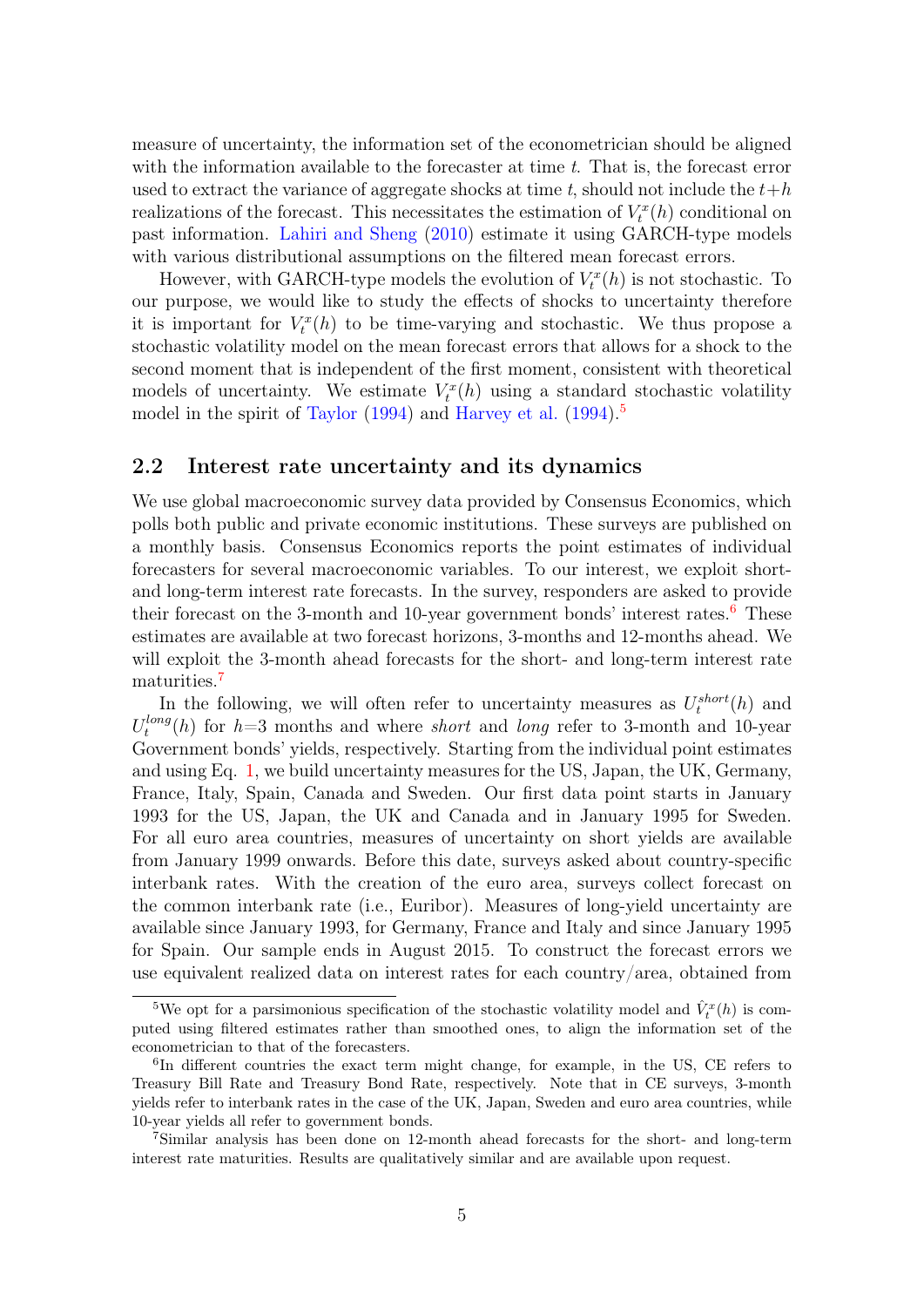|                           | US   | Japan | Germany | France | UK   | Italy | Canada | Spain | Sweden |
|---------------------------|------|-------|---------|--------|------|-------|--------|-------|--------|
| 3 month yield             |      |       |         |        |      |       |        |       |        |
| CE mean                   | 2.75 | 0.60  | 2.30    | 2.26   | 4.46 | 2.39  | 3.14   | 2.34  | 3.25   |
| CE std                    | 2.22 | 0.70  | 1.52    | 1.50   | 2.24 | 1.52  | 1.90   | 1.52  | 1.93   |
| Realized mean             | 2.64 | 0.37  | 2.24    | 2.24   | 3.64 | 2.24  | 2.54   | 2.24  | 2.83   |
| Realized std              | 2.22 | 0.63  | 1.59    | 1.59   | 2.42 | 1.59  | 1.66   | 1.59  | 2.08   |
| $U_t^x(h)$ mean           | 0.11 | 0.05  | 0.09    | 0.09   | 0.14 | 0.09  | 0.16   | 0.09  | 0.12   |
| $D_{\mu}^{x}(h)$ mean     | 0.04 | 0.01  | 0.03    | 0.03   | 0.05 | 0.02  | 0.06   | 0.03  | 0.04   |
| $Corr(U^x_t(h),D^x_t(h))$ | 0.91 | 0.80  | 0.86    | 0.87   | 0.86 | 0.77  | 0.86   | 0.93  | 0.97   |
| 10 year yield             |      |       |         |        |      |       |        |       |        |
| $CE$ mean                 | 4.54 | 1.78  | 4.13    | 4.42   | 5.25 | 5.39  | 4.78   | 4.97  | 4.43   |
| CE std                    | 1.57 | 1.02  | 1.65    | 1.62   | 1.89 | 2.36  | 1.88   | 1.97  | 2.03   |
| Realized mean             | 4.41 | 1.70  | 4.01    | 4.26   | 4.74 | 5.50  | 4.62   | 4.96  | 4.28   |
| Realized std              | 1.58 | 1.03  | 1.75    | 1.67   | 1.87 | 2.55  | 1.93   | 2.00  | 2.21   |
| $U_t^x(h)$ mean           | 0.24 | 0.13  | 0.23    | 0.19   | 0.28 | 0.29  | 0.28   | 0.26  | 0.29   |
| $D_t^x(h)$ mean           | 0.06 | 0.03  | 0.04    | 0.06   | 0.06 | 0.10  | 0.07   | 0.10  | 0.06   |
| $Corr(U_t^x(h),D_t^x(h))$ | 0.99 | 0.83  | 0.17    | 0.97   | 0.34 | 0.92  | 0.37   | 0.99  | 0.47   |

<span id="page-9-0"></span>Table 1: Descriptive statistics for CE forecasts on short and long yields, 3-month ahead horizon

Bloomberg.

Table [1](#page-9-0) displays summary statistics for CE forecasts on short and long yields at a 3-month ahead horizon, their respective realized data, disagreement  $D_t^x(h)$  and our uncertainty measure  $U_t^x(h)$ . We observe that the forecasted yield curve is upward sloping, preserving the feature of realized yields that also tend to be upward sloping on average (i.e. the average 10-year yields forecasts are higher than those for the 3-month yields). Furthermore, the short-end of the forecasted yield curve is more volatile than the long-end in the US, the UK and Canada. However, this feature dissipates in Japan, Sweden and the four euro area countries. On the one hand, Japan is a particular case in its own right due to the fact that short yields have been constrained by the zero lower bound for almost two decades. On the other hand, euro area countries have the particularity of their short-end of the yield curve being the common interbank rate while the long-end of the yield curve is country-specific and given by their individual 10-year Government bonds. The US, the UK and Sweden display the highest level of volatility in actual and CE forecasts at the short-end of the yield curve, in our sample. Among the countries with high volatility at the long-end of the yield-curve, countries that have struggled with the sustainability of their public finances, such as Italy and Spain, rank high on the level and volatility across actual and CE forecasts. In contrast, Japan has the lowest levels of realized interest rates within our sample, which is also reflected by having the lowest level and volatility in CE forecasts.

With respect to interest rate uncertainty, measures on the 10-year yields are higher than on 3-month yields. Interestingly, euro area countries share, on average, a similar uncertainty on the interbank rate (i.e., short yield). Among these countries, the differences appear on the long-yield uncertainty which is more country-driven. Disagreement remains at similar levels across countries and across the maturity of yields. Average disagreement varies between 1 and 7 basis points, with the only exceptions being Italy and Spain, where average disagreement on long-term yields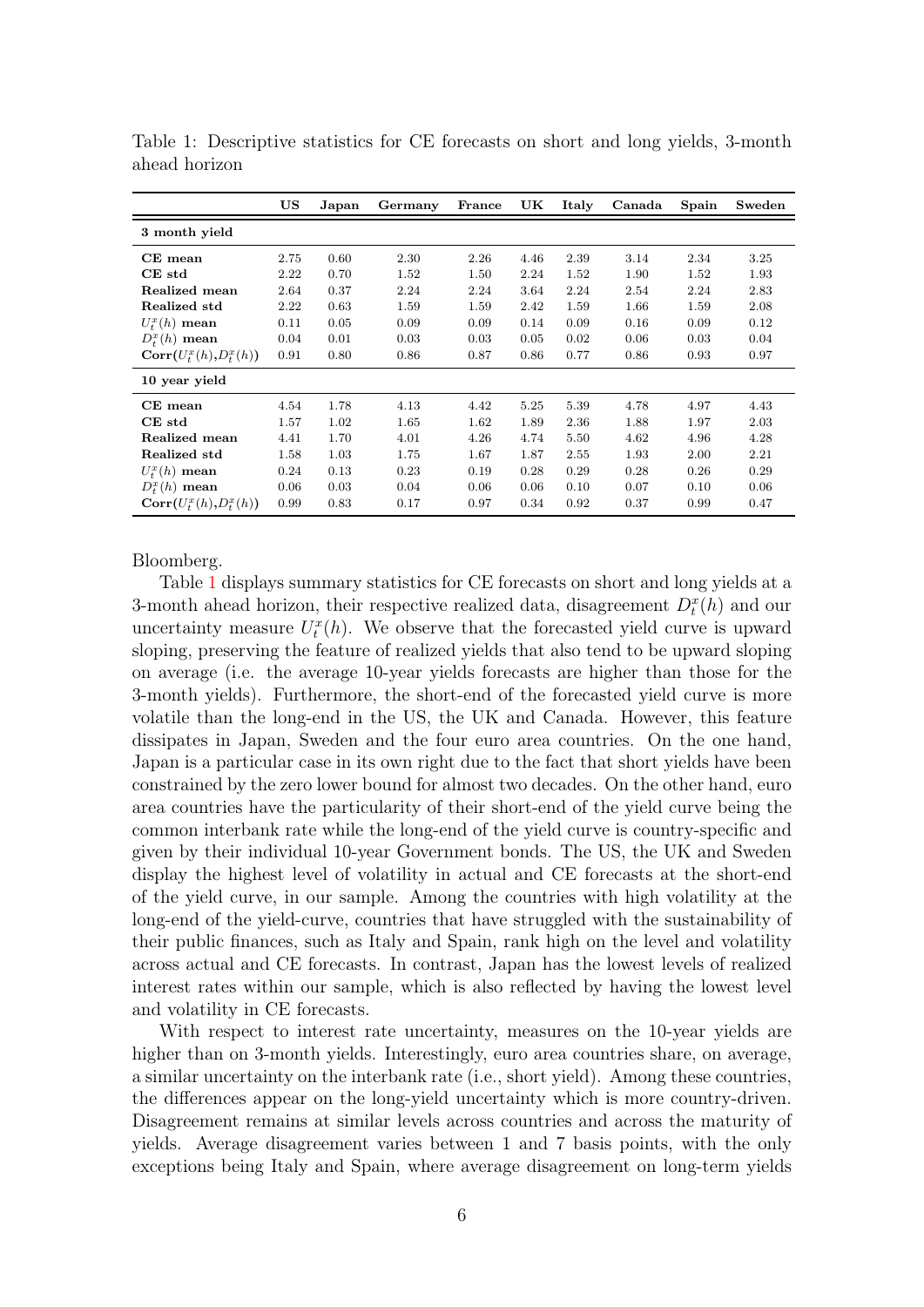is about 10 basis points.

Figures [1](#page-10-0) and [2](#page-11-0) report graphical representations of our uncertainty measure  $U_t^x(h)$  for all countries, for the 3-month and 10-year yields, respectively. Overall, we observe that interest rate uncertainty varies over time. Across countries, we observe common spikes (predominantly on short-term yield uncertainty) pertaining mostly to the recent financial crisis, but also substantial individual variation. For instance, the US displays high levels of short-term interest rate uncertainty around the post dot-com bubble and after the September 11 attacks. For most countries, uncertainty on long-term yields appears to be noisy, except for Italy and Spain. These countries have been strongly affected during the 2011-2013 European sovereign debt crisis and the pressure exerted on their long-term yields is reflected in their corresponding uncertainties which reach their highest peak during that period. Moreover, we observe that zero-lower-bound environments are characterized by periods of low uncertainty, as in the case of Japan (for the early 2000s), the US and the UK (since 2009), and euro area countries (since late 2012).

<span id="page-10-0"></span>

Figure 1: Subjective short-term interest rate uncertainty

Notes: Interest rate uncertainty measure,  $U_t^x(h)$ , for all countries, for the 3-month yields, at a 3-month forecasting horizon. The label Uncertainty 3M3M refers to  $U_t^{short}(h)$ . US stands for the United States, JP for Japan, UK for the United Kingdom, DE for Germany, FR for France, IT for Italy, ES for Spain, SE for Sweden and CA for Canada.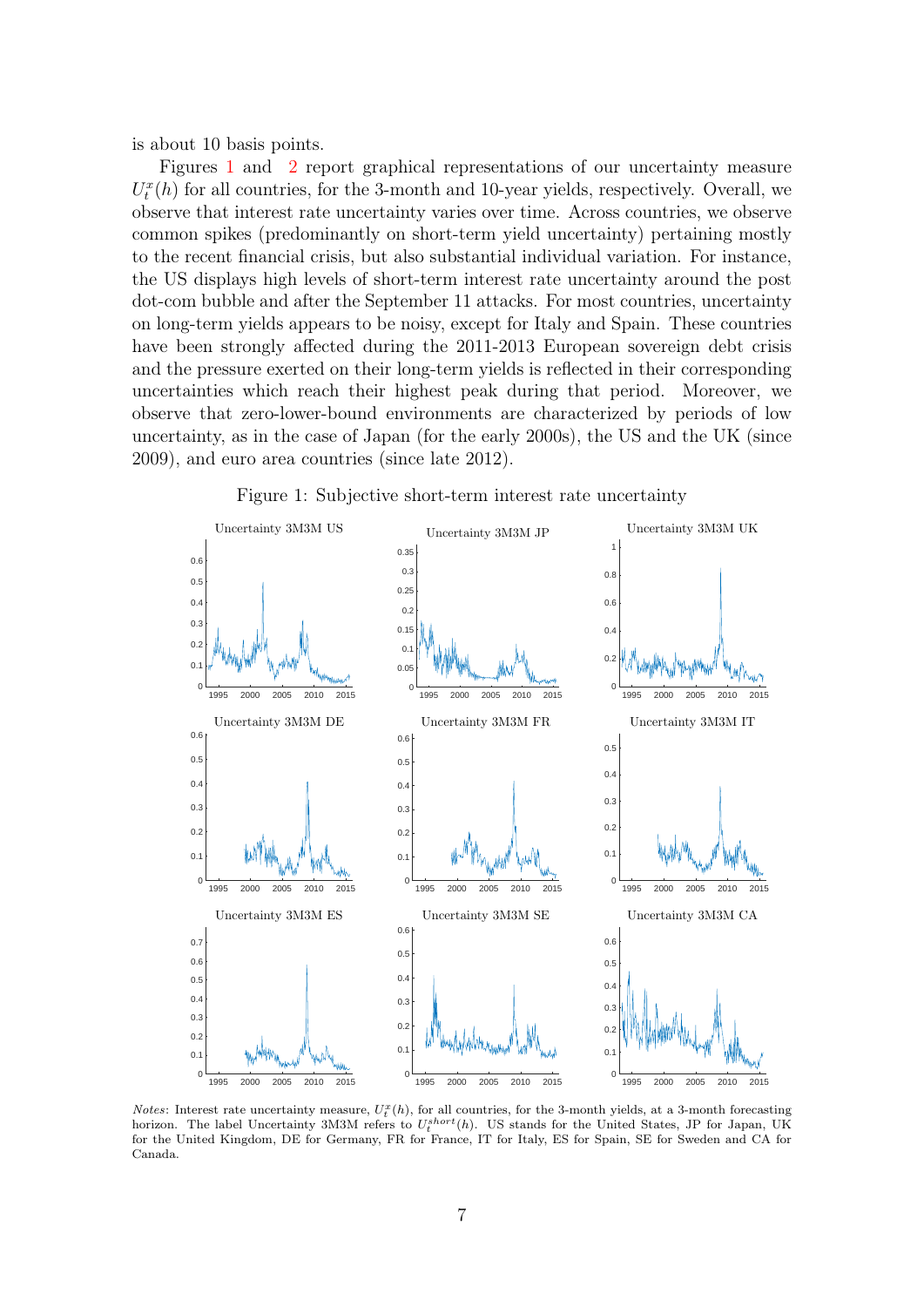<span id="page-11-0"></span>

Figure 2: Subjective long-term interest rate uncertainty

Notes: Interest rate uncertainty measure,  $U_t^x(h)$ , for all countries, for the 10-year yields, at a 3-month forecasting horizon. The label Uncertainty 10Y3M refers to  $U_t^{long}(h)$ . US stands for the United States, JP for Japan, UK for the United Kingdom, DE for Germany, FR for France, IT for Italy, ES for Spain, SE for Sweden and CA for Canada.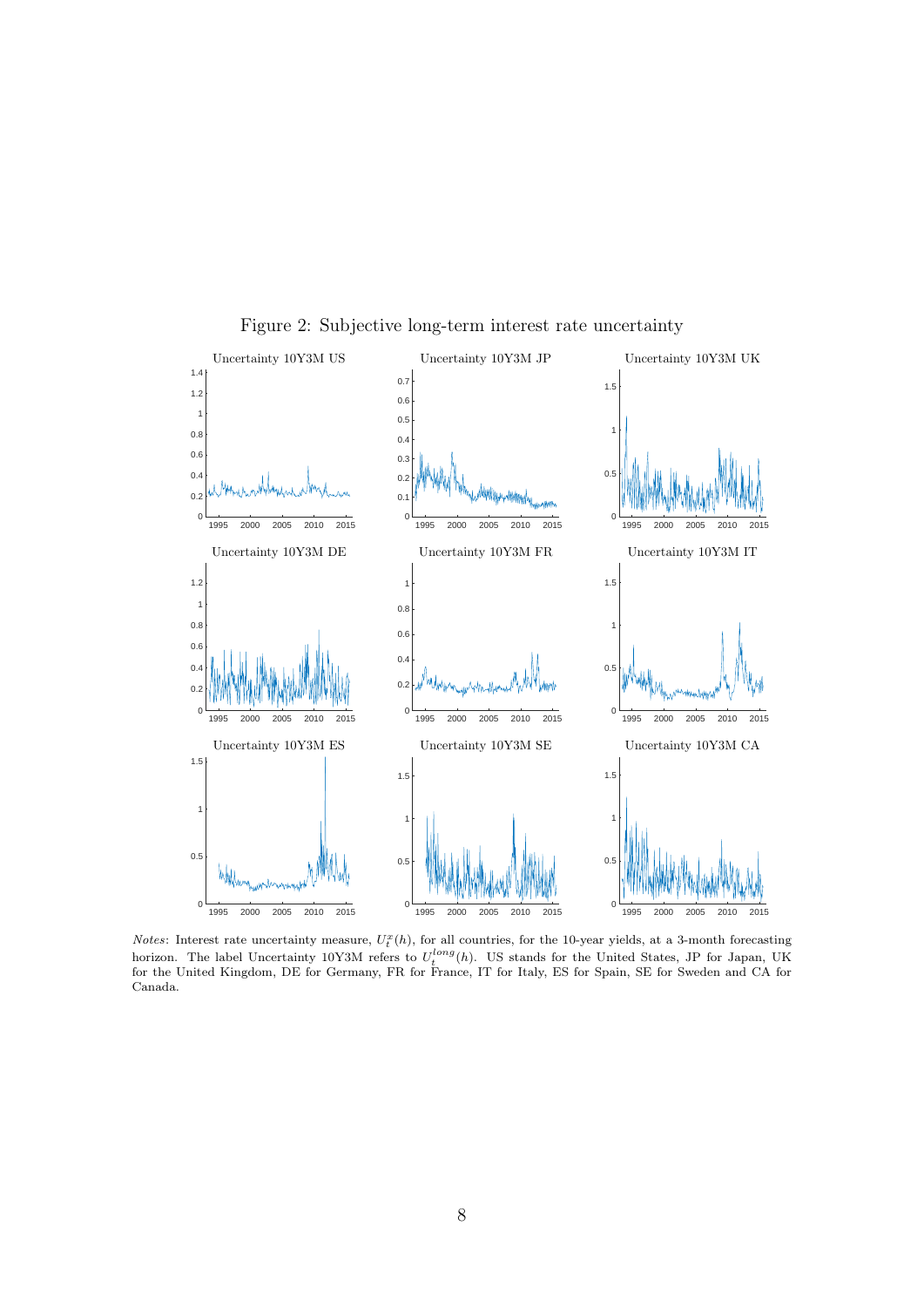Figure [3](#page-12-0) compares our measure of short-run interest rate uncertainty (the blue lines) with other well-known measures of uncertainty (the red lines) available in the literature, for the case of the US. More specifically we compare our measure with the VIX, the monetary policy uncertainty index (MPU) of [Baker et al.](#page-24-1) [\(2016\)](#page-24-1), and measures of macro and financial uncertainty as in [Jurado et al.](#page-25-6) [\(2015\)](#page-25-6) and [Ludvigson et al.](#page-25-1) [\(2015\)](#page-25-1). Several observations are worth noting. First, while other measures of uncertainty are relatively low during the first half of the 1990s, interest rate uncertainty and the MPU measure are more elevated, reaching the highest peak in the beginning of 2002, a period preceded by continuous reductions of Fed Funds rates (i.e., from 6.5 to 1.75 percent, in a time span of less than two years). Among other uncertainty proxies, only the MPU measure reflects high uncertainty during this period similar to our short-run interest rate uncertainty. Furthermore, after the mid-2000s, uncertainty about interest rates starts building up along with macroeconomic uncertainty while all other measures appear to be at their lowest levels. Uncertainty as measured by financial proxies catches up with a delay and drastically increases by the end of 2007.

<span id="page-12-0"></span>Figure 3: Subjective interest rate uncertainty in US vs. other measures



Notes: MPU denotes the [Baker et al.](#page-24-1) [\(2016\)](#page-24-1) index of monetary policy uncertainty based on news coverage. Financial and Macro uncertainty refer to [Jurado et al.](#page-25-6) [\(2015\)](#page-25-6)'s measures. Financial uncertainty is measured as the common uncertainty stemming from 147 of monthly financial indicators. Macro uncertainty is measured as the common uncertainty stemming from 134 macroeconomic time series. Our subjective interest rate uncertainty measure for the US refers to the 3-month yield, at a 3-month forecasting horizon. All measures are standardized.

Moreover, at the height of the Great Recession of 2008, while all uncertainty measures continue rising, the uncertainty about interest rates and the MPU index are falling. This reflects the reach of the zero lower bound (ZLB) on nominal interest rates and forward guidance communications by the Fed to keep rates low for long.<sup>[8](#page-4-0)</sup> With interest rates at the ZLB, heightened monetary policy uncertainty in

<sup>8</sup>Forward guidance communication by the Fed has undergone several changes ranging from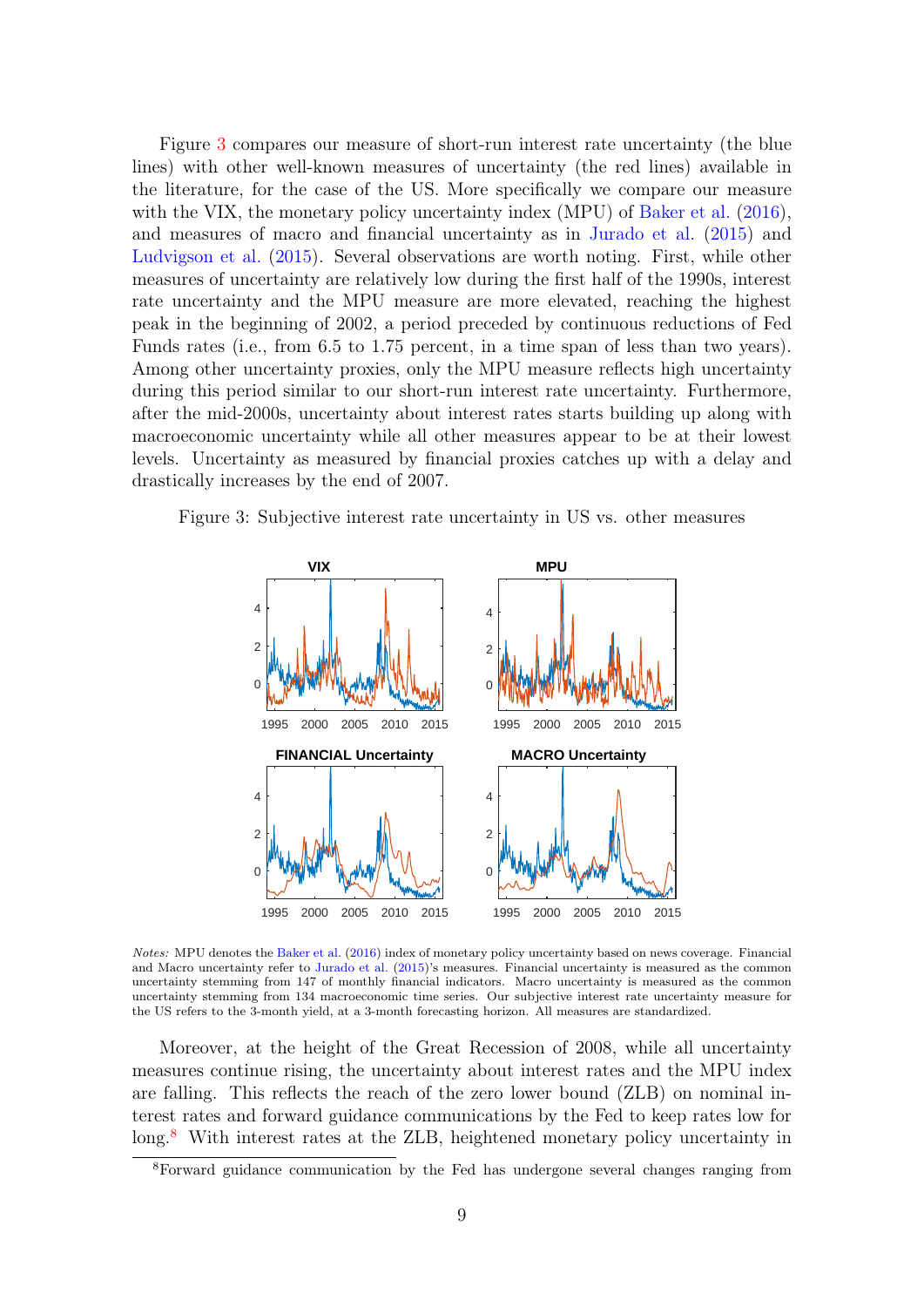the following years reflects uncertainty around quantitative easing programs, the tapering tantrum and lift-off expectations. The above-mentioned observations reveal that interest rate uncertainty is of a particular nature. In some periods it is consistent with macro uncertainty (i.e., in line with fundamentals) and uncertainty in financial variables. However, up to the ZLB, our measure is more in line with the MPU index, suggesting that short-run interest rate uncertainty is a good proxy for monetary policy uncertainty in the US for this period. Once at the ZLB, interest rate uncertainty no longer reflects uncertainty about monetary policy in general.

# <span id="page-13-0"></span>3 Interest Rate Uncertainty and the Macroeconomy

In this section, we introduce the modeling approach and identification used to investigate the effect of subjective interest rate uncertainty for our selected countries. This is followed by a discussion of results and a cross-country comparison.

#### 3.1 Modeling Framework and Identification

In the following we investigate the dynamic responses of selected key macroeconomic variables to innovations to subjective interest rate uncertainty. To this aim we estimate individual structural VAR models for the US, Japan, the UK, Germany, France, Italy, Canada, Spain and Sweden. The VAR model has a standard representation as below:

$$
y_t = A_0 + A_1 y_{t-1} + \dots + A_p y_{t-p} + B_0 z_t + u_t \tag{3}
$$

for  $t = 1, ..., T$ , where  $y_t$  is a  $n \times 1$  vector of endogenous variables,  $z_t$  is a  $m \times 1$ vector of exogenous variables, and  $u_t$  represents the reduced-form errors,

$$
u_t|y_{t-1} \sim iid N(0, \Sigma). \tag{4}
$$

Our estimations include the following vector of endogenous variables:  $y_t =$  $(U_t^x(h), ip_t, \pi_t, \pi_t^d, rt_t, ur_t)$ , with  $U_t^x(h)$  being the interest rate uncertainty measure, ip<sub>t</sub> the (log) of the industrial production index,  $\pi_t$  the CPI inflation rate,  $\pi_t^d$  the producer price (PP) inflation,  $rt_t$  the (log) of retail trade and  $ur_t$  being the unemployment rate. The individual VARs also include a constant, a time trend and oil prices as an exogenous variable. We estimate two versions of this VAR for each country with uncertainty pertaining to either the short yield,  $U_t^{short}(h)$ , or the long yield,  $U_t^{long}$  $t_t^{long}(h)$ , for the 3-month ahead forecasts.

The literature discusses several channels through which uncertainty can affect the economy, either through the precautionary saving motive or the wait-and-see mechanism on investment and on hiring and firing decisions of firms. For instance, in the presence of partial irreversibility, higher uncertainty increases the real option value of waiting and firms scale back their investment and hiring plans (see [Bernanke,](#page-24-9) [1983;](#page-24-9) [Dixit and Pindyck,](#page-24-10) [1994,](#page-24-10) among others). In this context, our choice of variables

open-ended to state-dependent formulations.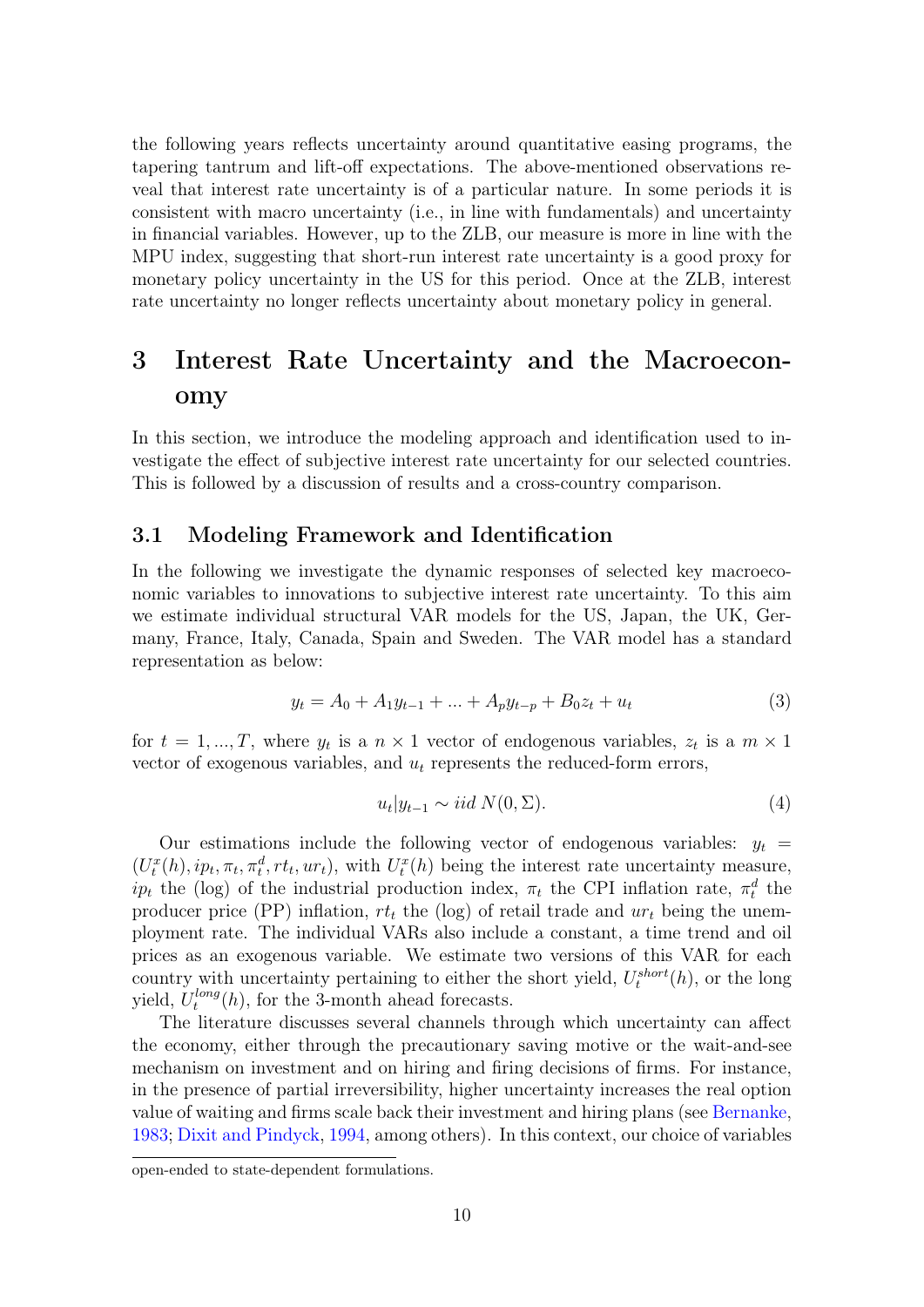in the VAR is a good compromise between having a parsimonious (monthly) VAR and also being able to get an impression on the channels through which the effects of interest rate uncertainty are transmitted to the economy.

At this stage an important question arises on the identification strategy. Even though the empirical literature on uncertainty has rapidly evolved in recent years, there is still no consensus as of yet, on how to best identify shocks to uncertainty. Most of the literature on the macroeconomic effects of uncertainty, including important contributions (see [Bachmann et al.,](#page-24-11) [2013;](#page-24-11) [Baker et al.,](#page-24-1) [2016;](#page-24-1) [Fernandez-](#page-24-2)[Villaverde et al.,](#page-24-2) [2015;](#page-24-2) [Jurado et al.,](#page-25-6) [2015,](#page-25-6) among others), identifies uncertainty shocks using the recursive Cholesky decomposition, which assumes a particular or-dering of the variables in the VAR.<sup>[9](#page-4-0)</sup> Depending on the ordering, one of the two assumptions is made: (i) uncertainty does not contemporaneously respond to macroeconomic shocks, (ii) the macroeconomy does not contemporaneously respond to uncertainty. However, in these papers none of the two assumptions is defended either based on theoretical grounds or on the way the proxy measures of uncertainty are constructed. Given this drawback, the strategy has been to check different permutations in robustness exercises.

Nevertheless, the econometrician can defend particular assumptions on the ordering of variables when data used in the VAR are generated with a consistent, temporal order within a period. This situation could arise when using survey data. Typically, the timing when surveys are filled varies within a period (i.e., beginning of the month, middle or end of the month). The econometrician can use this information to guide assumptions for identification. With regard to uncertainty literature, [Leduc and Liu](#page-25-4) [\(2016\)](#page-25-4) is an example where the timing advantage of Michigan survey data relative to the timing of macroeconomic data releases is used to identify the effects of consumer uncertainty shocks on the macroeconomy. [Leduc and Sill](#page-25-13) [\(2013\)](#page-25-13) and [Kilian and Vega](#page-25-14) [\(2011\)](#page-25-14) are other examples in the literature where the timing of surveys is used in order to assess the role of shocks to expected future economic activity on economic fluctuations.

Given that we also work with survey data, we can take advantage of the temporal ordering of the data used in the analysis to guide our identification strategy. More specifically, CE surveys are of a monthly frequency and forecasts are made generally within the first 10 days of the month. During this period, contemporaneous monthly data on economic activity are not known. Typically, the first indicators on industrial production, prices and employment situation for a particular month start to become available only during the second part of the month. If we look at January 2017 as an example, the CE surveys have their deadline on January 9th. For the US, the Bloomberg Economic Calendar shows that the first information for January 2017 will be the Redbook Index released on January 10, followed by information on Mortgage applications on January 11 and on Jobless claims on January 12, all referring to the first week of January.<sup>[10](#page-4-0)</sup> Additional, preliminary information on in-

<sup>&</sup>lt;sup>9</sup>In addition to the recursive Cholesky decomposition, [Bachmann et al.](#page-24-11) [\(2013\)](#page-24-11) have used longrun restrictions to identify uncertainty shocks. Furthermore, [Ludvigson et al.](#page-25-1) [\(2015\)](#page-25-1) propose a structural VAR with external instruments to help with identification. Nonetheless, as well known in the microeconometrics literature, the success of the instrumental variables' approach depends heavily on the choice of external instruments.

<sup>&</sup>lt;sup>10</sup>The Redbook is a sales-weighted measure of the growth in sales in a store year-over-year,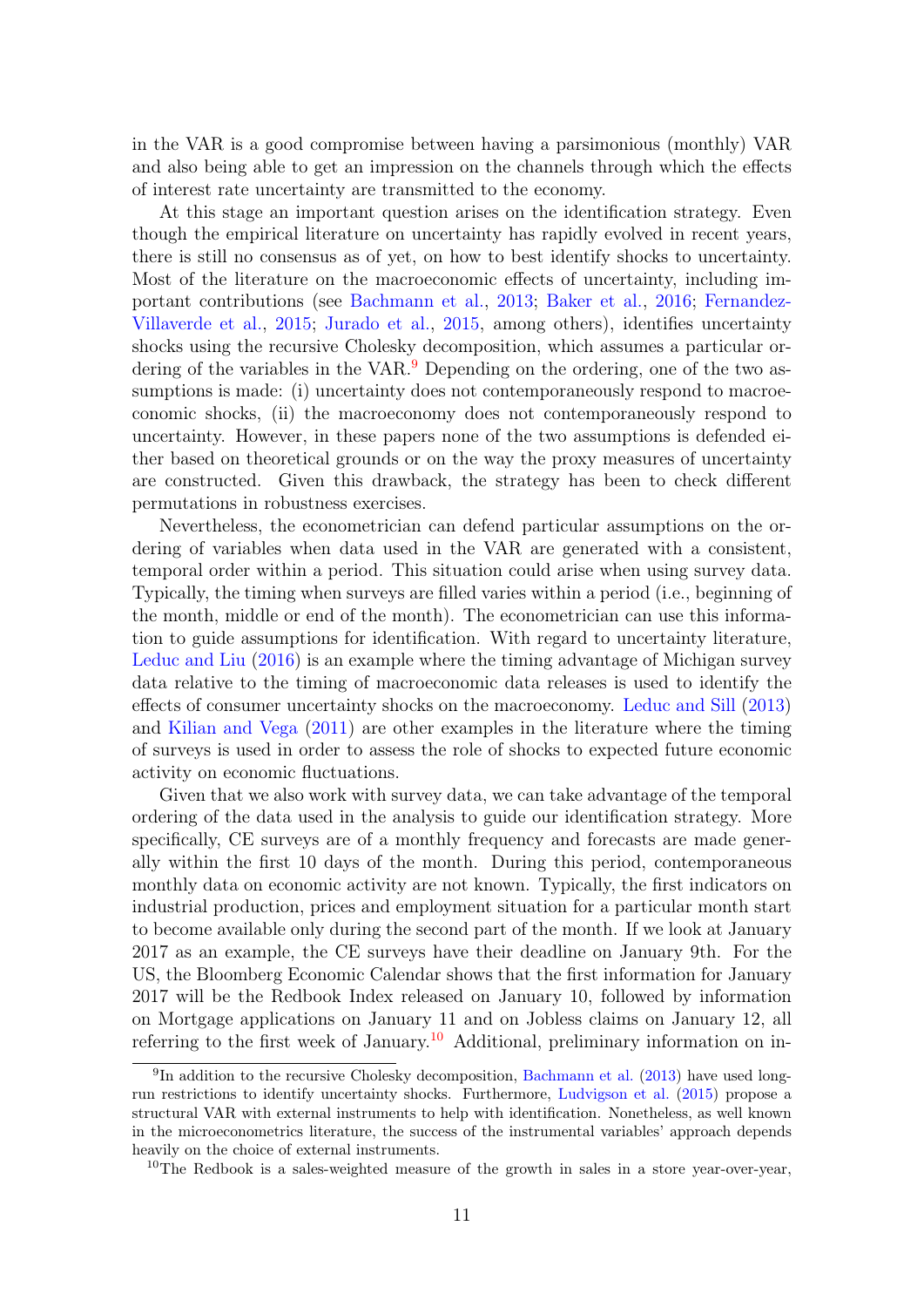dustrial production, prices and economic sentiment is scheduled to arrive after the third week of the month. For other countries in our sample, this information typically arrives from the third week onward (i.e., Eurostat Release Calendar for Euro indicators shows January 30 as the earliest date of release for economic indicators for January 2017).

Therefore, by construction, the CE forecasters' information set at time  $t$  includes only past realizations of macroeconomic data like industrial production, prices, and unemployment when surveys are filled out. As such, the temporal ordering of the data justifies a recursive identification scheme where uncertainty can affect real activity contemporaneously but not vice versa. This identification strategy places interest rate uncertainty measure first in the VAR ordering, i.e., exogenous innovations to uncertainty can have an immediate impact on macro variables but uncertainty will respond with a lag to other innovations. The order of the remaining variables does not matter when interested (only) in the effect of shocks to interest rate uncertainty (see [Christiano et al.,](#page-24-12) [1999\)](#page-24-12).

The VARs are estimated on a data set spanning the period 1993:1-2015:8 for the US, Japan, the UK and Canada and 1995:1-2015:8 for Sweden. As discussed previously, for the euro area, the VARs with short-yield uncertainty are estimated for the period 1999:1-2015:8 and those for the long yield for the period 1993:1-2015:8 (except for Spain, 1995:1-2015:8). The source of the macro data for each country is Datastream and the OECD. We employ Bayesian techniques for estimation, following [Uhlig](#page-25-15) [\(2005\)](#page-25-15). The VAR coefficients are drawn from a normal-inverse-Wishart distribution with a flat prior.<sup>[11](#page-4-0)</sup> The optimal lag is selected based on the BIC in-formation criteria.<sup>[12](#page-4-0)</sup> We provide inference through the median response and its 68 percent posterior distribution, based on 2000 draws.

#### 3.2 Results and Discussion

In the following we present the results from the estimation of country-specific Bayesian VARs. We start first by showing the results for the US as it is the most studied case and we can compare our findings with the literature. Then we show results for other countries in groups: Euro area (DE, FR, IT, ES), Inflation targeting (UK, SE, CA) and Others (US, JP). Following the literature (see [Bloom,](#page-24-13) [2009;](#page-24-13) [Jurado et al.,](#page-25-6) [2015,](#page-25-6) among others) we show responses to big uncertainty shocks, corresponding to four standard deviations.<sup>[13](#page-4-0)</sup>

Figure [4](#page-16-0) shows impulse responses to innovations to short and long-yield uncertainty (first and second row, respectively) for the US. The black solid line denotes the point-wise posterior median impulse response and the shaded area represents the corresponding 68 percent posterior distribution. We observe that shocks to interest rate uncertainty are recessionary; they reduce production and prices and increase

derived from a sample of large US general merchandise retailers that represent approximately 9,000 stores. The Redbook Index is a weekly survey measure.

<sup>&</sup>lt;sup>11</sup>A flat prior allows us to use the benefits of the Bayesian techniques while allowing our results to be more data-driven.

<sup>&</sup>lt;sup>12</sup>Throughout our estimations, the optimal lag selected fluctuates between 2 and 3 lags.

<sup>&</sup>lt;sup>13</sup>In our sample, this shock size is in general below the level we observe for both measures of interest rate uncertainty in all countries under our study.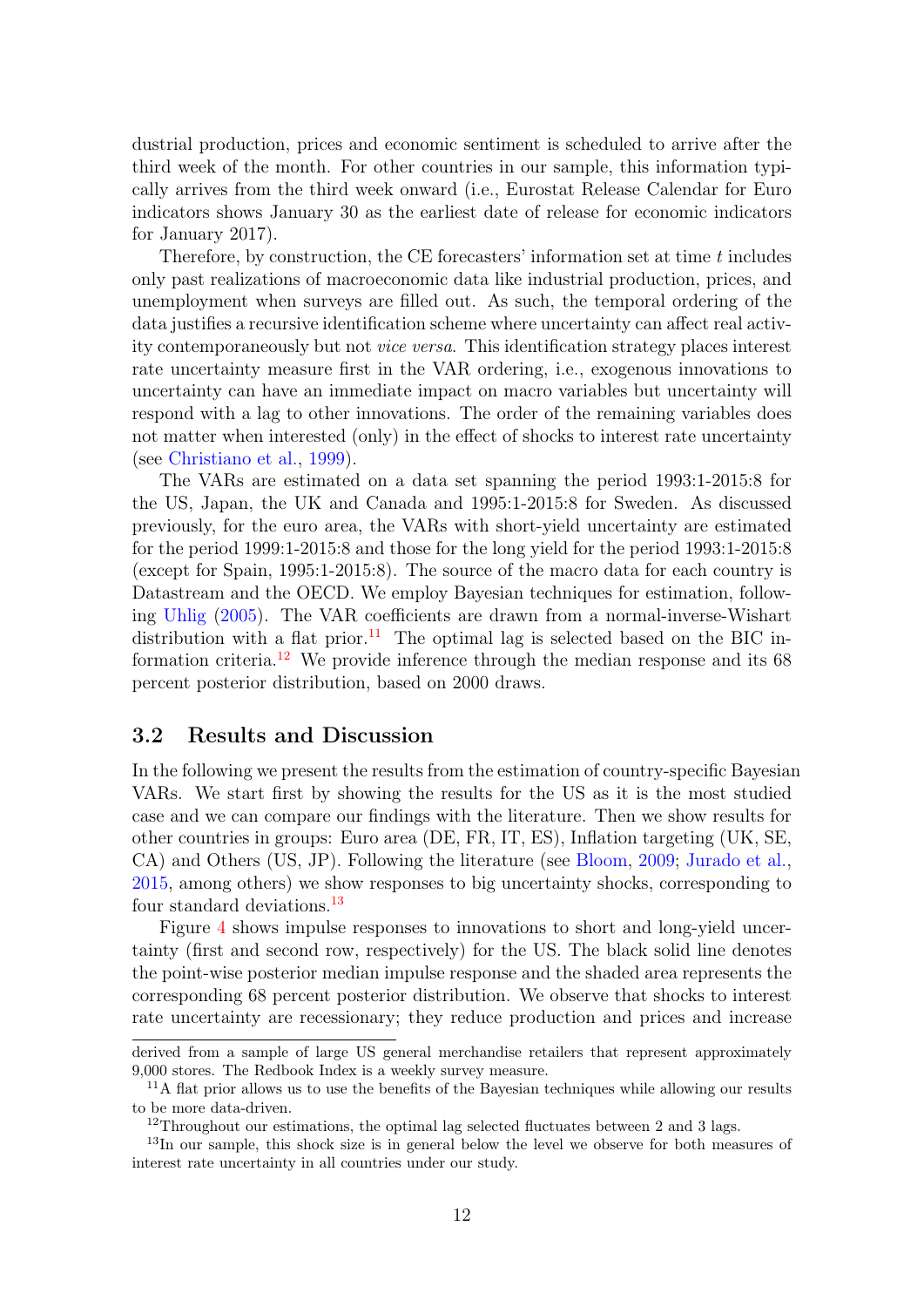unemployment. In terms of magnitudes, short-yield uncertainty causes a drop in industrial production of about 1.7 percent within the year the shock hits and the recovery takes more than two years. This result is in contrast to the "sharp drop and rapid rebound" of the economy in response to VIX uncertainty as shown in [Bloom](#page-24-13) [\(2009\)](#page-24-13). Instead, it is in line with [Jurado et al.](#page-25-6) [\(2015\)](#page-25-6) where shocks to (objective) uncertainty induce a drop in production of similar magnitudes and persistence as under our investigation. In addition, we observe that the retail trade component of demand falls but not as strongly as the drop in industrial production. This finding is in line with the premise that the precautionary saving channel of uncertainty is expected to be stronger on the consumption of durable goods rather than on the consumption of food and beverages.

<span id="page-16-0"></span>

Figure 4: IRFs to interest rate uncertainty shock, the US

Notes: The solid line in black denotes median impulse response from the estimated BVARs with  $y_t$  =  $(U_t^x(h), ip_t, \pi_t, \pi_t^d, rt_t, ur_t)$ . VARs include an exogenous variable, oil prices, a constant and a time trend. The shaded area corresponds to the 68 percent error band. Uncertainty 3M3M and Uncertainty 3M10Y refer respectively to interest rate uncertainty for the 3-month and the 10 Year bonds, 3-months ahead. Uncertainty  $3M3M$ , Uncertainty 3M10Y, IP (Industrial Production) and Retail (retail trade) enter in levels and CPI inflation, PPI inflation and unemployment in rates, in percent. Horizontal axis is in months.

With regards to prices, we observe that producer price inflation drops sharply by 1.4 percentage points while CPI inflation drops by a smaller magnitude. Furthermore, the unemployment rate increases significantly and persistently, reaching a peak of 0.6 percentage points, within a year. The recovery back to the steady state is slow, taking about five years. Similar effects are observed in the second panel of Figure [4](#page-16-0) in response to shocks to long-yield uncertainty. A slight difference is observed in the magnitudes of the responses which are smaller than for the short-yield uncertainty shock. In addition, the rebound in prices and output is quicker, cutting thus recovery time by one year in the case of output and six months in the case of CPI inflation.

These findings match well and confirm previous results in the empirical literature of uncertainty for the case of the US (see [Caggiano et al.,](#page-24-14) [2014;](#page-24-14) [Jurado et al.,](#page-25-6) [2015,](#page-25-6) among others). These results are also in line with predictions of models with nominal and real rigidities. For instance, the model of [Leduc and Liu](#page-25-4) [\(2016\)](#page-25-4) with sticky prices and labor market frictions suggests a demand and a wait-and-see channel through which the effects of uncertainty are propagated. In this model, uncertainty leads to a decline in aggregate demand which further reduces producer prices and therefore firm profits. This effect leads to a lower probability of a new match in the labor market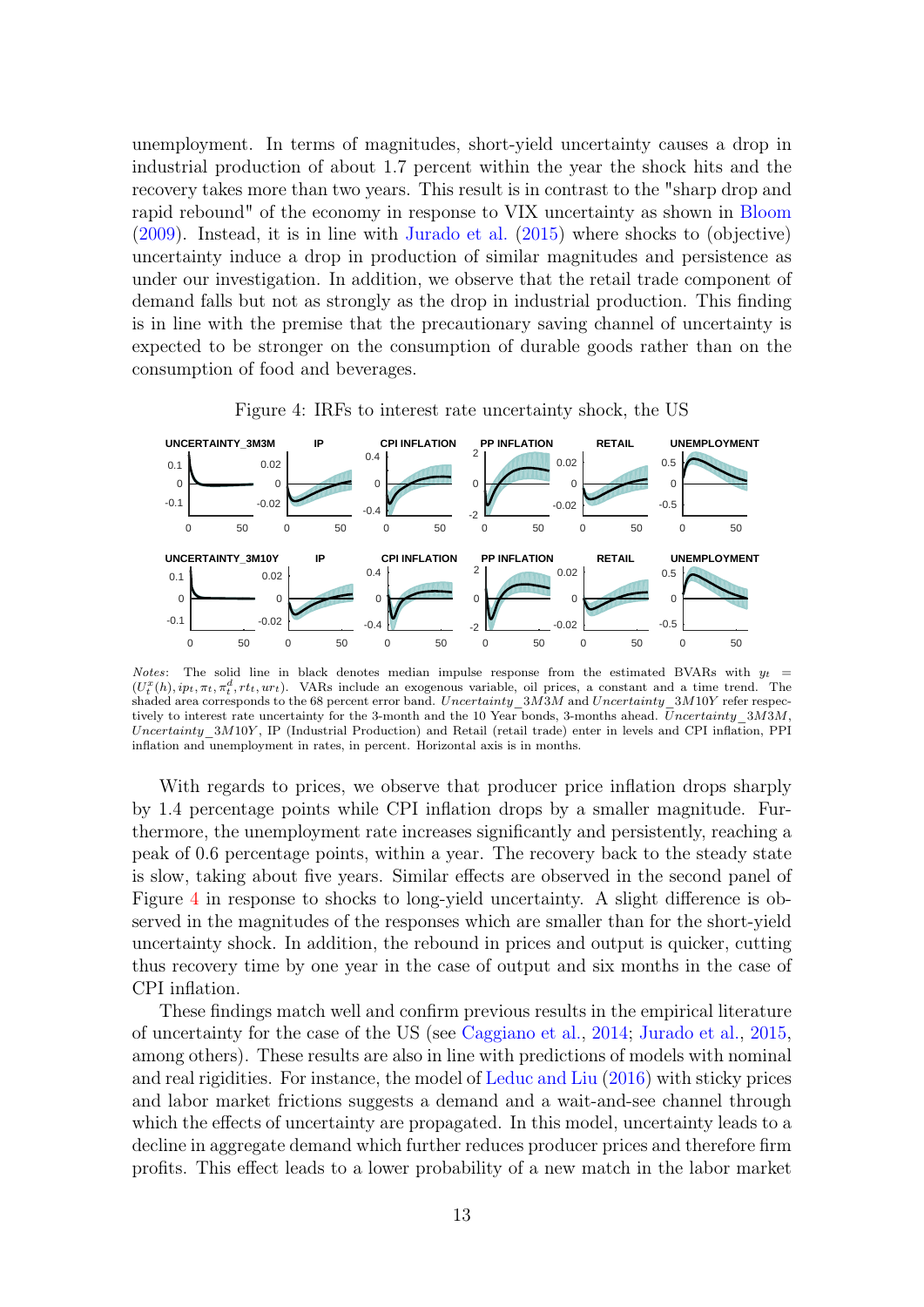which induces firms to post fewer job vacancies, pushing the unemployment rate up. As more unemployed workers fail to find a job match, household incomes decline further. This leads to an even greater fall in aggregate demand, which magnifies the effects of uncertainty shocks. In addition, search frictions increase unemployment via the wait-and-see mechanism. With search frictions, a job match represents a longterm employment relationship that is irreversible. Under uncertainty, the option value of waiting increases and the match value declines. Firms respond by reducing hiring, therefore contributing to a further increase in unemployment.



<span id="page-17-0"></span>Figure 5: IRFs to short interest rate uncertainty shock across countries

Others (US, JP)

Notes: IRFs to interest rate uncertainty for the 3-month rate, 3-months ahead. The solid line in black denotes median impulse response from the estimated BVARs with  $y_t = (U_t^x(h), ip_t, \pi_t, \pi_t^d, rt_t, ur_t)$ . VARs include an exogenous variable, oil prices, a constant and a time trend. The response of IP (Industrial Production) and Retail (retail trade) are in percent and for prices and unemployment rate in percentage points. Horizontal axis is in months.

Figure [5](#page-17-0) compares the (median) responses of our macro variables to the short-yield uncertainty shock across different countries.<sup>[14](#page-4-0)</sup> Generally, we observe similar qualitative results and mechanisms at play as those described for the US. Across all countries, the short-yield uncertainty shock has both recessionary and deflationary effects, resembling a demand shock. The magnitudes and the persistence of responses are considerable. Overall, there is substantial heterogeneity across countries, especially with respect to the effects on prices and unemployment rates. This

<sup>&</sup>lt;sup>14</sup>For ease of comparison we do not plot the  $68\%$  posterior credible bands. Similarly to figure [4,](#page-16-0) all responses are significant with the exception of Italy and Japan.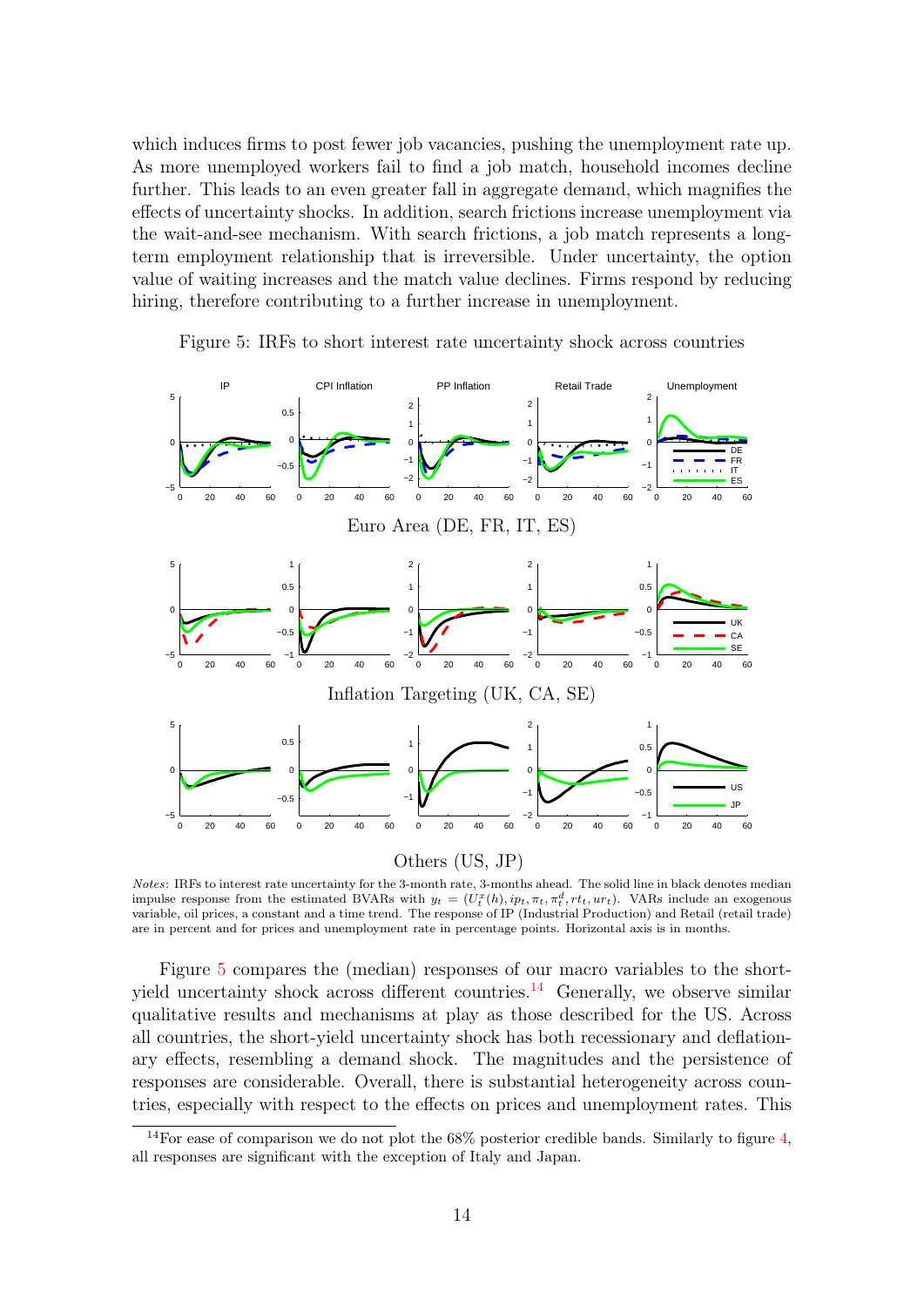might reflect different degrees of nominal and real rigidities at work. The drop in production varies from 0.4 to 3.8 percent within the year the shock hits. In addition, we do not observe signs of overshooting or of rebounds on economic activity in response to interest rate uncertainty for any of the countries under study. Instead, the recovery of output to initial levels is slow, taking about 3 to 5 years. Retail trade is consistently less responsive to the shock than industrial production; it falls with delay and recovery is slow.

Unemployment worsens in response to interest rate uncertainty, with rates increasing between 0.15 and 1.2 percentage points. For most of the countries this increase is quite persistent and the reversion to initial levels takes longer than for output. Interestingly, the effect on unemployment is the lowest for Italy, Germany and Japan and not as sharply estimated as for the other countries. The effect on unemployment is the highest for Spain, about 1.2 percentage points. With respect to prices, in all countries (except Italy), CPI and PP inflation fall in response to interest rate uncertainty shocks. Also, producer prices consistently fall more sharply and by higher magnitudes compared to consumer prices. The drop in producer price inflation is at around 1.5 percentage points for Germany, France, Spain, the UK and the US. The fall in CPI inflation is more pronounced in the UK reaching roughly 0.9 percentage points and for other countries it varies from 0.3 to 0.5 percentage points.

With regards to the two measures of interest rate uncertainty, (see Figure [9](#page-27-0) in the Appendix  $\hat{A}$ , variation across countries appears mostly on the quantitative side, and occasionally but not significantly on the qualitative side, like for Spain and Japan. This result might reflect a different persistence of uncertainty measures to their own shocks. The response of short-yield uncertainty is small in magnitude but more persistent compared to the response of the long-yield uncertainty. In fact, the latter does not exhibit any persistence especially for the US, the UK, Germany, Spain and Italy.

As a robustness check, we also estimate BVARs for the US, the UK, Sweden and the euro area on samples that exclude periods were policy rates reached levels close to zero (i.e., low interest rate environments).<sup>[15](#page-4-0)</sup> Although it is not straightforward to define these periods, especially for Sweden and the euro area given their rates breached the zero lower bound, we opted for the following cut-off dates: December 2008 for the US, March 2009 for the UK and Sweden, and September 2014 for the euro area. Results are very similar to the full sample (see Figure [13](#page-30-0) in the Appendix [A\)](#page-27-1). Worth noting, the effects of short-term interest rate uncertainty appear more persistent for the US with respect to prices and for France and Spain with respect to retail trade.

#### 3.2.1 Components of subjective interest rate uncertainty

So far, we have studied the effects of shocks to our interest rate uncertainty measure on the economy. In Section [2,](#page-6-0) we introduced our interest rate uncertainty measure as the sum of two components, one being the disagreement among professional fore-

<sup>&</sup>lt;sup>15</sup>Note that Japan and Canada have been excluded from this exercise as the former has been in a low interest rate environment for most of our sample and the latter does not clearly feature such environments.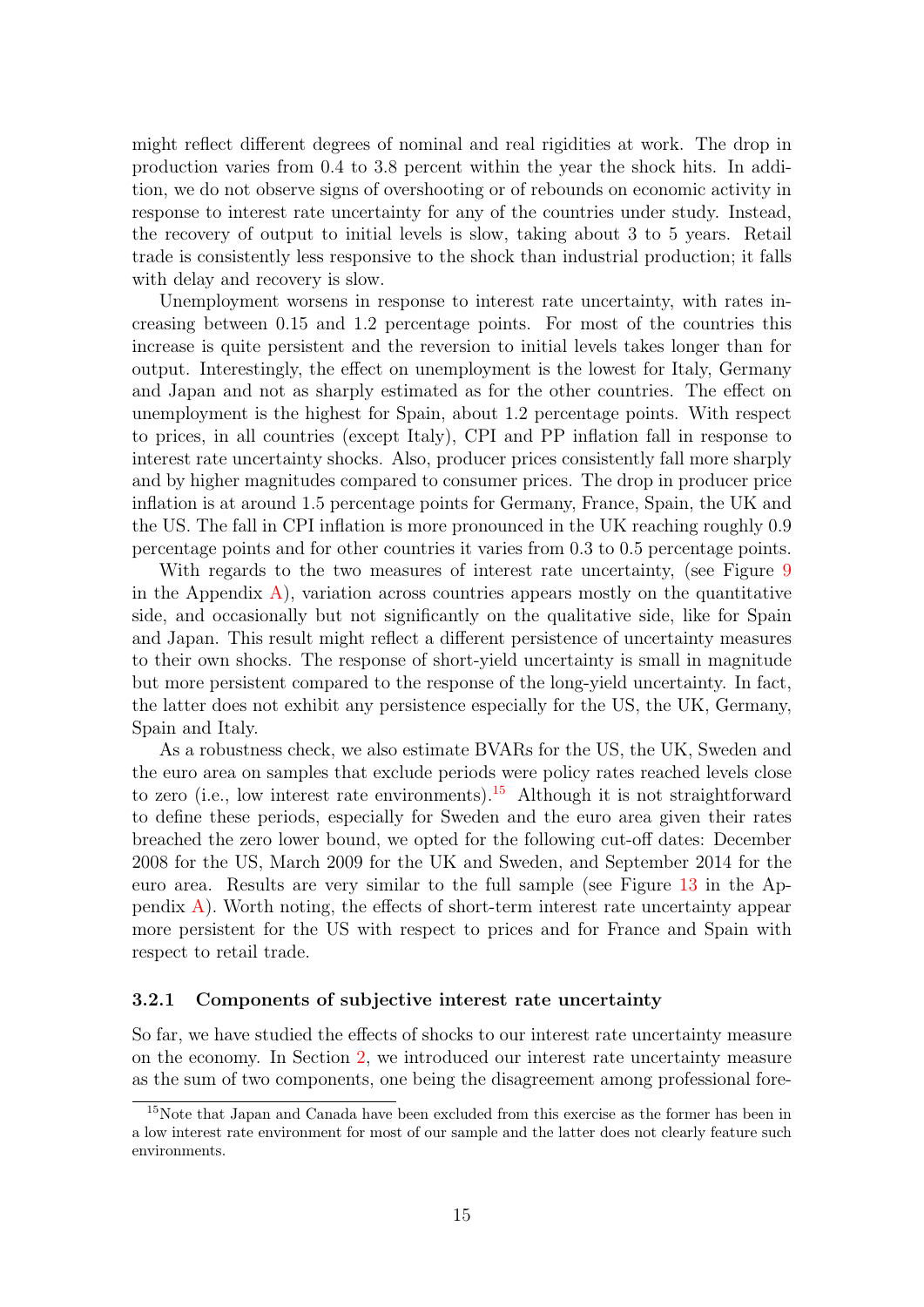casters (representing idiosyncratic uncertainty) and the second component being the perceived variability of aggregate shocks (representing common uncertainty). Using the same VAR specification as the benchmark analysis, we now study the effects of the two components, separately. Figure  $6$  shows selected macro responses, namely those of industrial production and the unemployment rate.<sup>[16](#page-4-0)</sup> Overall, both shocks push the economy on the same direction. They tend to be contractionary to the economy, causing a slowdown in production and an increase in unemployment. Variations across these measures mainly appear on the magnitude and persistence of responses. All economies deteriorate immediately and rebound fast in response to disagreement shocks. The trough response for industrial production is observed within 6 months for all countries. In contrast, in response to common uncertainty, the economy slows down sluggishly but the troughs are on average larger and recoveries take longer. [Ozturk and Sheng](#page-25-7) [\(2016\)](#page-25-7) show that such differential effects prevail even when looking at macro uncertainty in a global setting.



<span id="page-19-0"></span>Figure 6: IRFs to components of short interest rate uncertainty shocks

Notes: IRFs in the first column, Disagreement, are estimated from country-specific VARs with  $y_t$  =  $(D_t^x(h), ip_t, \pi_t, \pi_t^d, rt_t, ur_t))$  and those in the second column, Common Uncertainty, are estimated from countryspecific VARs with  $y_t = (V_t^x(h), ip_t, \pi_t, \pi_t^d, rt_t, ur_t)$ . The solid line in black denotes median impulse response from the estimated BVARs with  $y_t = (U_t^x(h), ip_t, \pi_t, \pi_t^d, rt_t, ur_t)$ . VARs include an exogenous variable, oil prices, a constant and a time trend. The response of IP (Industrial Production) and Retail (retail trade) are in percent and for prices and unemployment rate in percentage points. Horizontal axis is in months.

<sup>16</sup>For the paper to be self-contained we do not show all the results of this analysis. They are available upon request.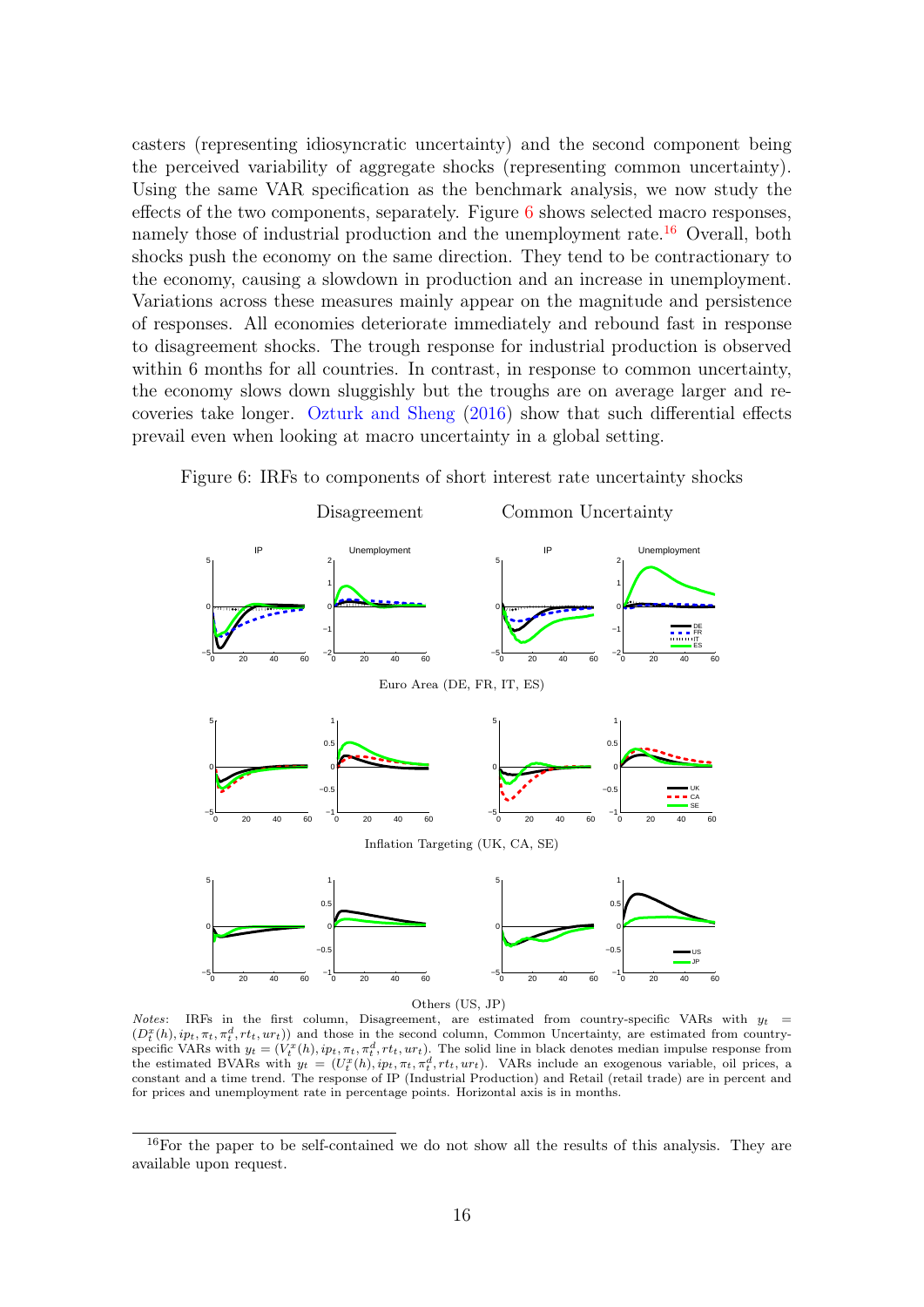#### 3.2.2 Contribution of interest rate uncertainty shocks

Having showed that interest rate uncertainty shocks have significant effects on the dynamics of our macro variables, we now focus on the quantitative importance of these shocks along the dimensions of the maturity of yields and across countries. To this aim, Table [2](#page-20-0) reports the forecast error variance decomposition (FEVD), and more precisely, the maximum fraction of the posterior median of the FEVD, over a forecasting horizon of 60 months. Several observations are worth mentioning. Overall we see that uncertainty on the short yield has a larger peak contribution to the FEVD than uncertainty on the long yield. In terms of variables, interest rate uncertainty contributes substantially to variations in industrial production and unemployment, for most countries.

<span id="page-20-0"></span>

|                                | US    | Japan | Germany | France | UK    | Italy | Canada | Spain | Sweden |
|--------------------------------|-------|-------|---------|--------|-------|-------|--------|-------|--------|
| $U_{t,3m}^{short}$             |       |       |         |        |       |       |        |       |        |
| $_{\rm IP}$                    | 27.52 | 5.27  | 42.45   | 43.53  | 32.38 | 5.94  | 19.28  | 59.01 | 13.40  |
| <b>CPI</b> inflation           | 6.28  | 9.13  | 17.39   | 22.32  | 30.41 | 1.31  | 9.99   | 26.56 | 21.08  |
| <b>PPI</b>                     | 8.97  | 9.09  | 23.89   | 25.08  | 7.48  | 1.52  | 7.85   | 32.01 | 5.21   |
| Retail                         | 12.89 | 5.80  | 42.10   | 17.74  | 7.23  | 2.22  | 11.28  | 19.10 | 4.16   |
| Unemployment                   | 39.71 | 12.44 | 7.15    | 22.71  | 18.68 | 8.23  | 19.53  | 43.09 | 31.70  |
| $U^{l\overline{ong}}$<br>t, 3m |       |       |         |        |       |       |        |       |        |
| $_{\rm IP}$                    | 16.43 | 1.89  | 10.07   | 7.90   | 23.86 | 1.44  | 12.30  | 1.75  | 5.18   |
| <b>CPI</b> inflation           | 5.88  | 1.74  | 5.85    | 3.59   | 4.60  | 1.43  | 6.08   | 2.21  | 6.72   |
| <b>PPI</b>                     | 8.32  | 2.52  | 3.81    | 2.88   | 3.54  | 2.40  | 3.03   | 2.07  | 1.97   |
| Retail                         | 4.48  | 1.71  | 9.42    | 6.87   | 1.96  | 1.98  | 11.39  | 2.50  | 2.32   |
| Unemployment                   | 22.92 | 1.57  | 2.33    | 8.19   | 2.34  | 1.40  | 23.66  | 1.41  | 3.84   |

Table 2: FEVD (posterior median) of interest rate uncertainty shocks

Notes: Posterior median of FEVD from the individual VARs with following order of variables:

 $y_t = (U_t^x(h), ip_t, \pi_t, \pi_t^d, rt_t, wr_t)$ . Results above from two VARs, where interest rate uncertainty is either on the short or the long yield,  $U_{t,3m}^{short}$  and  $U_{t,3m}^{long}$ , respectively. We report the maximum fraction of variance (from the posterior median) in each variable.

Emphasizing cross-country results, short-yield uncertainty explains between 42 to 59 percent of the variation in industrial production in Germany, France and Spain. This shock is less important in Japan and Italy, with FEVD reaching up to 6 percent. Regarding unemployment, the contribution is substantial for the US (up to 40 percent) and Spain (up to 43 percent). In Canada both short- and longyield uncertainty have considerable effects on unemployment (up to 24 percent). With respect to prices, the median FEVD ranges from 1 to 32 percent, with the extremes pertaining to Italy and Spain, respectively. Notably, this shock has a large contribution to the variation in prices in European countries. For inflation targeting countries, the contribution of this shock is higher for consumer prices (up to 30 percent) than for producer prices (up to 7.8 percent).

#### 3.2.3 Cross-country differential effects of interest rate uncertainty shocks

Our analysis shows that there is substantial heterogeneity across countries with respect to the size and the persistence of macro responses to interest rate uncertainty shocks. Below we discuss how these differential effects relate with certain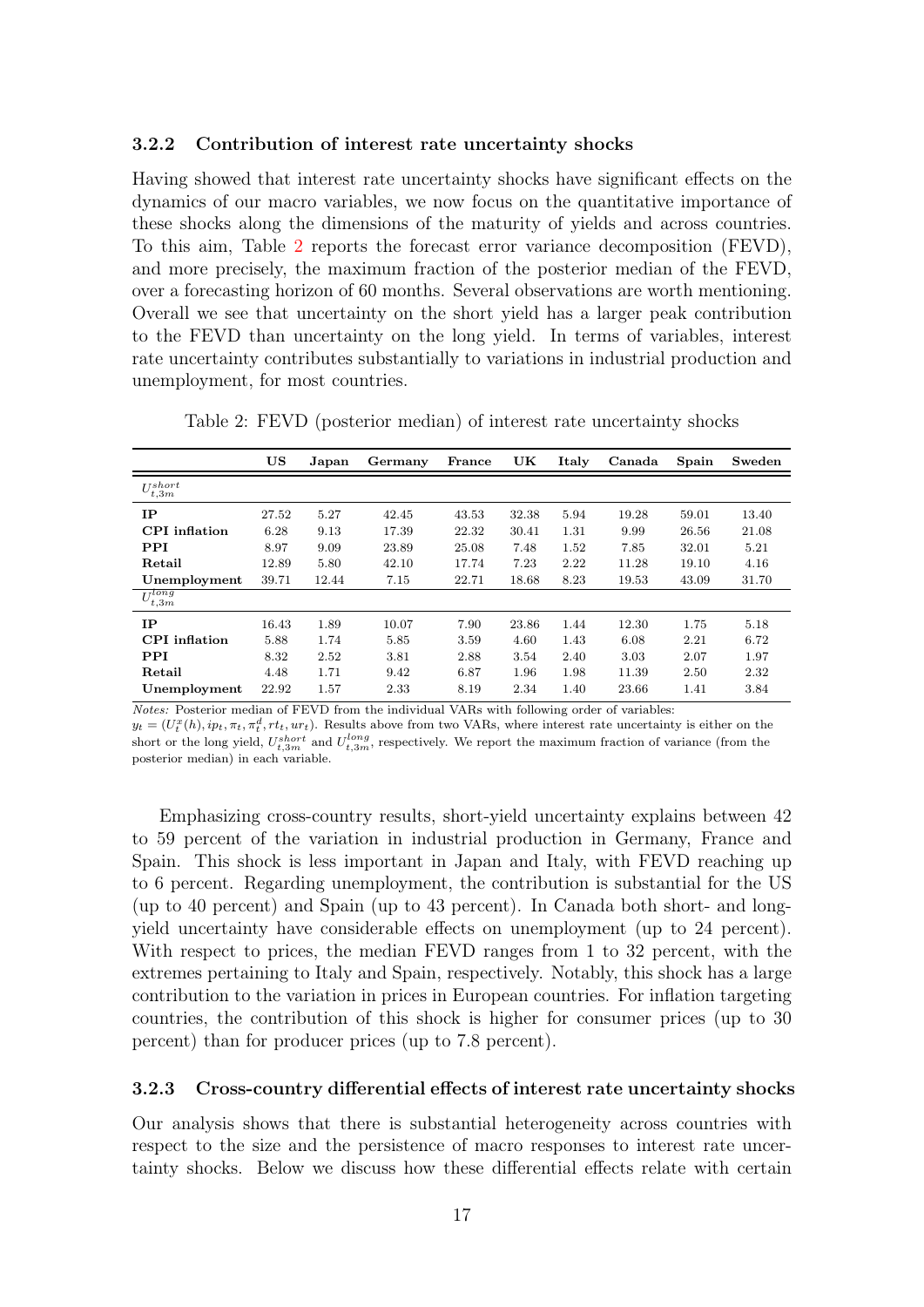characteristics of the economies under investigation. To this aim, in line with the literature that studies asymmetries in the transmission of monetary policy across regions, we look at two dimensions that are found to be important in explaining these asymmetries: the mix of interest-sensitive industries and labor market rigidities (see [Carlino and Defina,](#page-24-15) [1998;](#page-24-15) [Georgiadis,](#page-24-16) [2014,](#page-24-16) [2015,](#page-25-16) for the US and the euro area, respectively). For example, under the interest rate channel hypothesis of monetary policy transmission, countries that have a higher share of interest-sensitive industries are expected to experience a higher effect of monetary policy. Furthermore, as DSGE models in the spirit of [Leduc and Liu](#page-25-4)  $(2016)$  show, labor market frictions are important for the propagation of uncertainty shocks.



<span id="page-21-0"></span>Figure 7: Short-interest rate uncertainty effects and value added by activity

*Notes*: Trough (peak) response of industrial production (unemployment rate) to  $U_t^{short}(h)$  represent the trough (peak) of the median response estimated from country-BVARs. Value added by activity breaks down the total value added by sector, namely agriculture, industry, utilities, and other service activities. The shares of each sector are calculated by dividing the value added in each sector by total value added (Source: OECD and World Bank). Wholesale denotes wholesale, retail trade, repairs; hotels, restaurants; transport. All the shares represent averages of the sample period into consideration.

To investigate these links, we look at how the trough (peak) responses of industrial production (unemployment rate) to interest rate uncertainty relate with cross-country differences with respect to the industry mix and labor market rigidities. Given the few data points, the evidence below is only suggestive. Figure [7](#page-21-0) displays the link between the trough responses of industrial production and the share of value added accounted for by the wholesale, manufacturing, construction and services sector.<sup>[17](#page-4-0)</sup> These data patterns suggest that countries with a larger share in manufacturing, like Germany and Sweden, display stronger declines in industrial production in response to short-yield uncertainty  $(R^2 = 0.16)$ . This pattern is also observed for the long-yield uncertainty (see Figure [11](#page-29-0) in the Appendix  $\bf{A}$ ). With re-

 $17\,\text{Given}$  the non-significant effects of uncertainty, we exclude Italy from this analysis.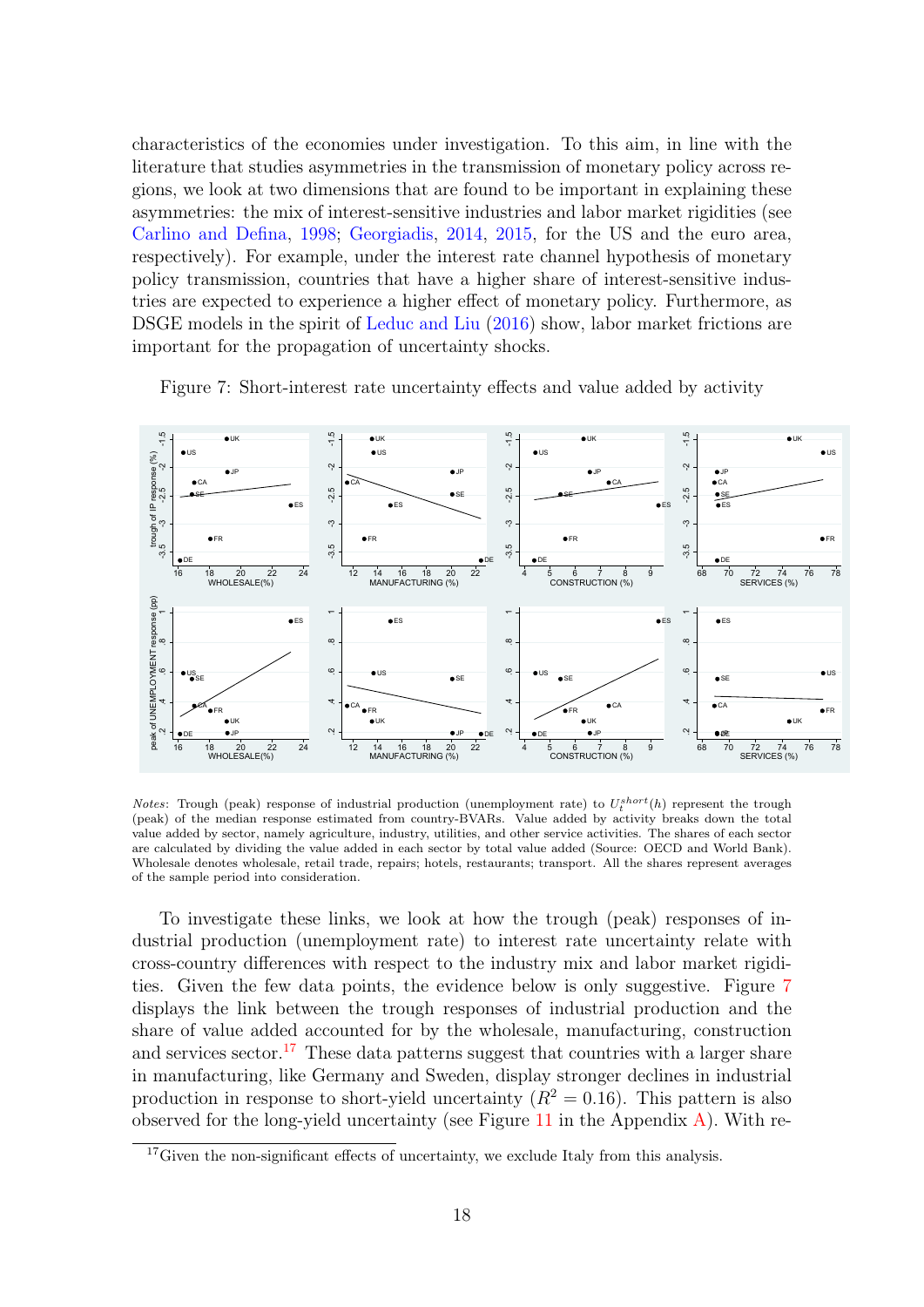spect to unemployment, the effects of interest rate uncertainty are larger in countries with a higher share in wholesale and construction sectors, like the case of Spain.

In regard to labor market rigidities, we look at the OECD's indicators of employment protection and the labor regulation index by [Botero et al.](#page-24-17) [\(2004\)](#page-24-17). The first is a synthetic indicator of the strictness of regulation on dismissals and the use of temporary contracts. Further, the labor regulation index by [Botero et al.](#page-24-17) [\(2004\)](#page-24-17) deals with employment laws, collective relations laws, and social security laws. A caveat is that this index is measured as of data in 1997/1999. The relationship between the trough (peak) response of industrial production (unemployment) to the short-yield uncertainty and measures of labor market rigidities are displayed in Figure [8.](#page-22-0)



<span id="page-22-0"></span>Figure 8: Short-interest rate uncertainty effects and labor market rigidity

*Notes*: Trough (peak) response of industrial production (unemployment rate) to  $U_t^{short}(h)$  represent the trough (peak) of the median response estimated from country-BVARs. Indicators of employment protection represent averages of the sample period into consideration. Source: OECD and [Botero et al.](#page-24-17) [\(2004\)](#page-24-17).

We observe that countries with more rigid labor indicators tend to have stronger declines in industrial production (for both lines in Figure [8,](#page-22-0)  $R^2 = 0.6$ ). Labor market rigidities impose higher costs for firms in hiring and firing therefore when coupled with uncertainty the results on the economy are more adverse. Similar patterns are found for the long-yield uncertainty (see Figure [12](#page-29-1) in the Appendix [A\)](#page-27-1). In addition, higher labor regulation is associated with larger effects of interest rate uncertainty on the unemployment rate. The suggestive evidence on the link between employment protection regulations and unemployment responses is less clear. The purpose of this regulation is to protect existing jobs, therefore it reduces inflows into unemployment. At the same time, this regulation reduces chances of unemployed workers to get hired, thus contributing to long-term unemployment.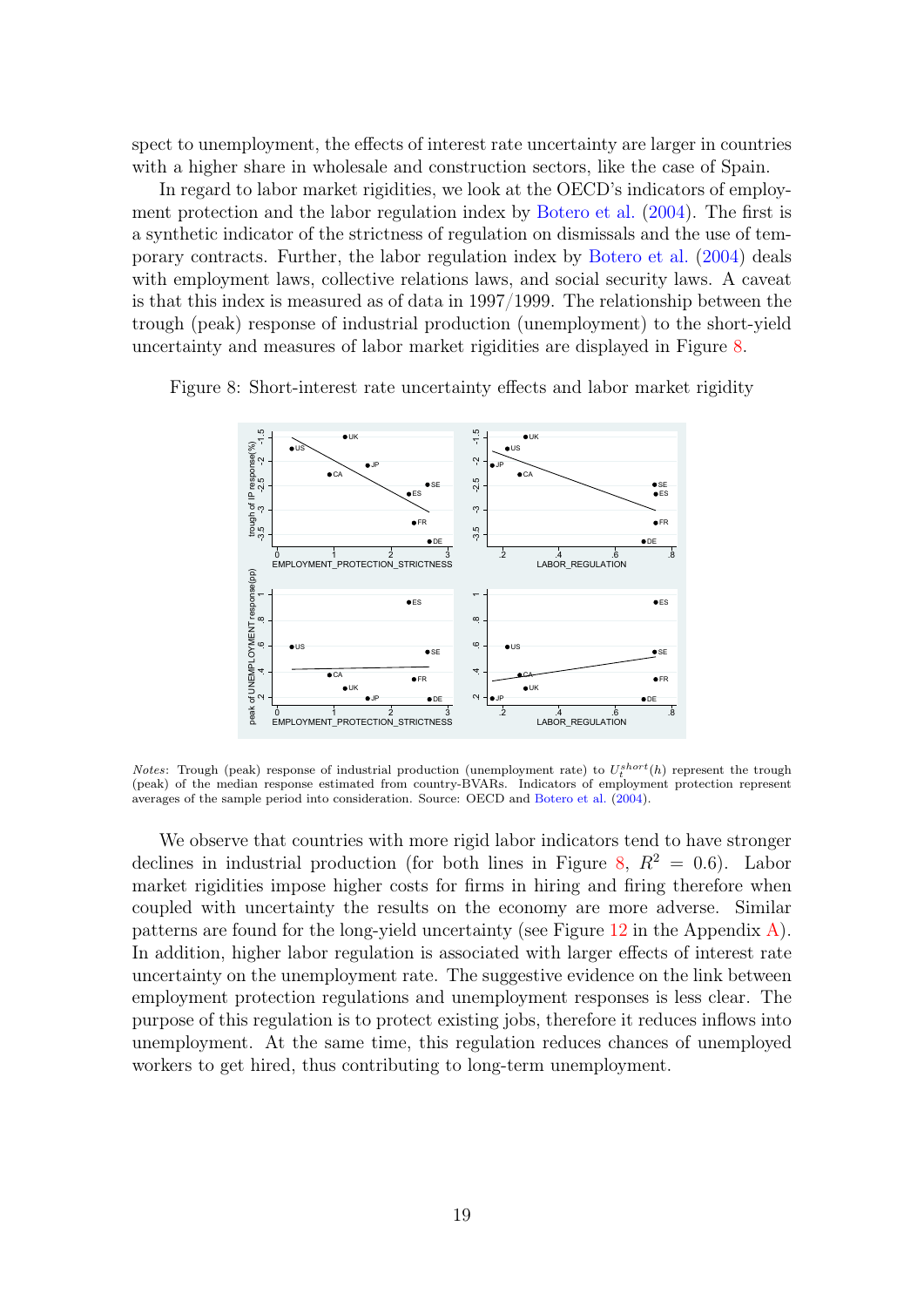## <span id="page-23-0"></span>4 Conclusion

In this paper we ask whether uncertainty about interest rates is important for economic activity. To answer this question we first build measures of subjective interest rate uncertainty based on forecasts of short- and long-term interest rates, accounting for both disagreement among forecasters and the perceived variability of future aggregate shocks. Then, using a VAR approach we identify the effect of subjective interest rate uncertainty on the economy. The timing of surveys is exploited at the identification stage, for credible restrictions in line with the data. Moreover, our investigation has a multi-country dimension. We provide measures of interest rate uncertainty for a number of countries, including the US, Japan, the UK, Canada, Sweden, Germany, France, Italy, and Spain. Under this setup, we study if there is heterogeneity on the effects of uncertainty across different economies, and if so, why?

We show that shocks to interest rate uncertainty have large and persistent negative effects on most of our countries under investigation. These shocks induce a decline in industrial production and unemployment. Furthermore, they are deflationary. With respect to the maturity of the yield, we find that short-yield uncertainty explains a larger fraction of our selected macroeconomic variables. When looking at disaggregated components of uncertainty, we find that both disagreement and the perceived variability of shocks push the economy in the same direction. In an attempt to look at what could explain the heterogeneity of our results across countries, we observe that the effects of interest rate uncertainty are higher in countries with a larger share of interest-rate sensitive sectors and more labor market rigidities.

Our results show that subjective uncertainty about the short yield is important for macroeconomic fluctuations and suggest an important role of central banks in achieving a stable environment. As long as interest rate uncertainty is tied to uncertainty about monetary policy, operational frameworks and strategies devised by central banks can inhibit them. Should fundamentals be the source of interest rate uncertainty, central banks can actively take part in moderating it. In fact, since the Great Recession, major central banks use communicating policies (i.e., forward guidance), allowing them to reduce the uncertainty around the future path of short-term interest rates.

Despite preliminary evidence on potential drivers of cross-country differential effects of interest rate uncertainty, this study draws attention to the role of institutional frameworks in the propagation of uncertainty shocks. Furthermore, in this analysis all countries are studied individually and it would be interesting to provide a joint analysis where spillover effects are allowed and investigated. We plan to analyze these issues in future research.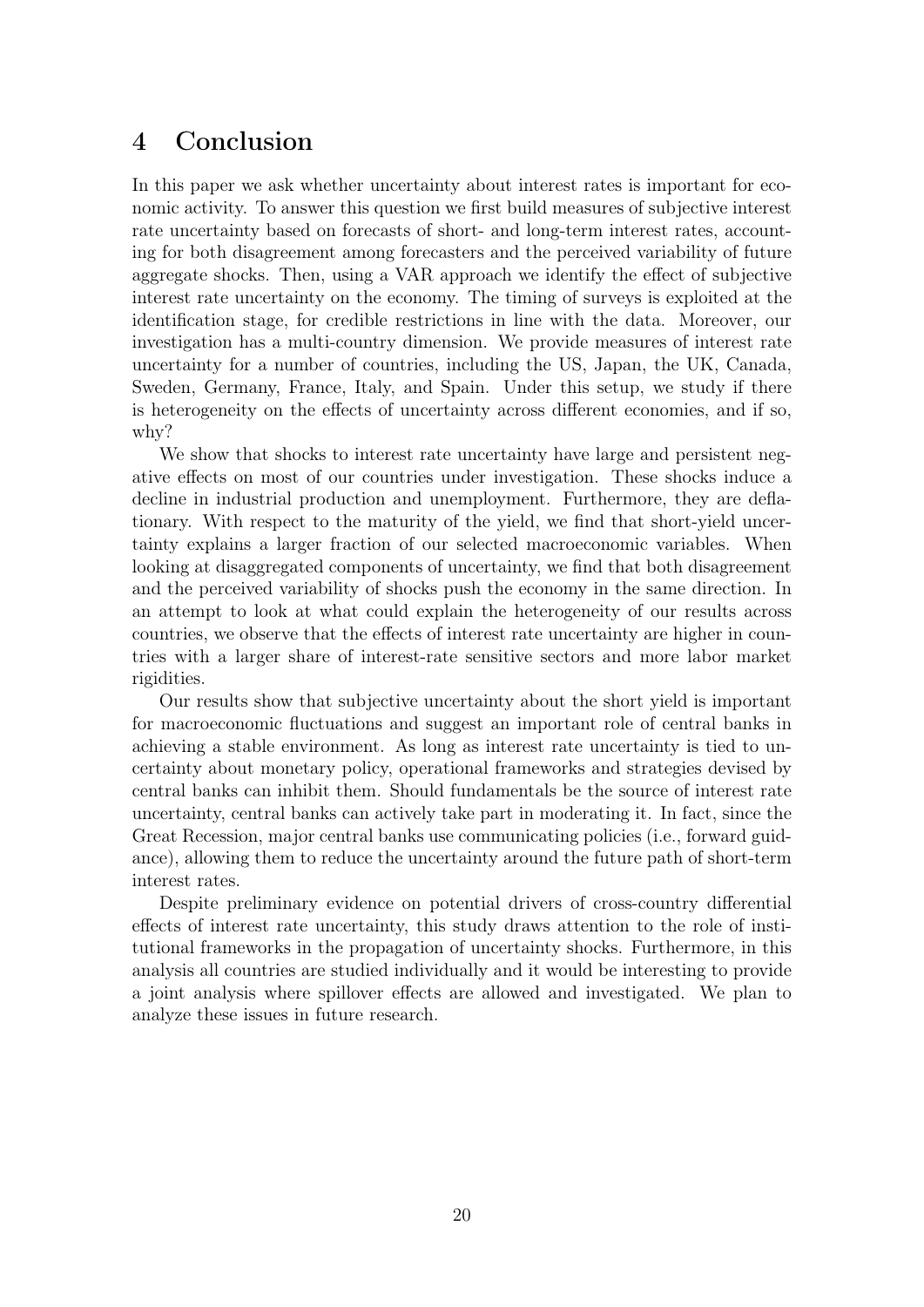## References

- <span id="page-24-11"></span>Bachmann R, Elstner S, Sims ER. 2013. Uncertainty and economic activity: Evidence from business survey data. American Economic Journal: Macroeconomics 5: 217–49.
- <span id="page-24-1"></span>Baker SR, Bloom N, Davis SJ. 2016. Measuring economic policy uncertainty. The Quarterly Journal of Economics .
- <span id="page-24-9"></span>Bernanke B. 1983. Irreversibility, uncertainty, and cyclical investment. The Quarterly Journal of Economics  $98(1)$ : 85-106.
- <span id="page-24-4"></span>Bianchi F, Melosi L. 2016. Constrained discretion and central bank transparency. The Review of Economics and Statistics .
- <span id="page-24-13"></span>Bloom N. 2009. The impact of uncertainty shocks. *Econometrica* 77: 623–685.
- <span id="page-24-6"></span>Boero G, Smith J, Wallis KF. 2008. Uncertainty and disagreement in economic prediction : the Bank of England survey of external forecasters. Economic Journal 118: 1107–1127.
- <span id="page-24-17"></span>Botero JC, Djankov S, Porta RL, de Silanes FL, Shleifer A. 2004. The regulation of labor. The Quarterly Journal of Economics 119: 1339–1382.
- <span id="page-24-14"></span>Caggiano G, Castelnuovo E, Groshenny N. 2014. Uncertainty shocks and unemployment dynamics in U.S. recessions. Journal of Monetary Economics 67: 78–92.
- <span id="page-24-15"></span>Carlino G, Defina R. 1998. The differential regional effects of monetary policy. The Review of Economics and Statistics 80: 572–587.
- <span id="page-24-12"></span>Christiano LJ, Eichenbaum M, Evans CL. 1999. Chapter 2 monetary policy shocks: What have we learned and to what end? volume 1, Part A of Handbook of Macroeconomics. Elsevier, 65 – 148.
- <span id="page-24-0"></span>Creal DD, Wu JC. 2016. Monetary Policy Uncertainty and Economic Fluctuations. International Economic Review .
- <span id="page-24-8"></span>D'Amico S, Orphanides A. 2014. Inflation uncertainty and disagreement in bond risk premia. Technical report.
- <span id="page-24-7"></span>Diether KB, Malloy CJ, Scherbina A. 2002. Differences of opinion and the cross section of stock returns. Journal of Finance 57: 2113–2141.
- <span id="page-24-10"></span>Dixit A, Pindyck RS. 1994. In Investment under Uncertainty. Princeton University Press, Princeton, New Jersey.
- <span id="page-24-3"></span>Ehrmann M, Eijffinger S, Fratzscher M. 2012. The role of central bank transparency for guiding private sector forecasts. Scandinavian Journal of Economics 114: 1018–1052.
- <span id="page-24-5"></span>Eusepi S, Preston B. 2010. Central bank communication and expectations stabilization. American Economic Journal: Macroeconomics 2: 235–71.
- <span id="page-24-2"></span>Fernandez-Villaverde J, Guerron-Quintana P, Kuester K, Rubio-Ramirez J. 2015. Fiscal volatility shocks and economic activity. American Economic Review 105: 3352–84.
- <span id="page-24-16"></span>Georgiadis G. 2014. Towards an explanation of cross-country asymmetries in monetary transmission. Journal of Macroeconomics 39: 66–84.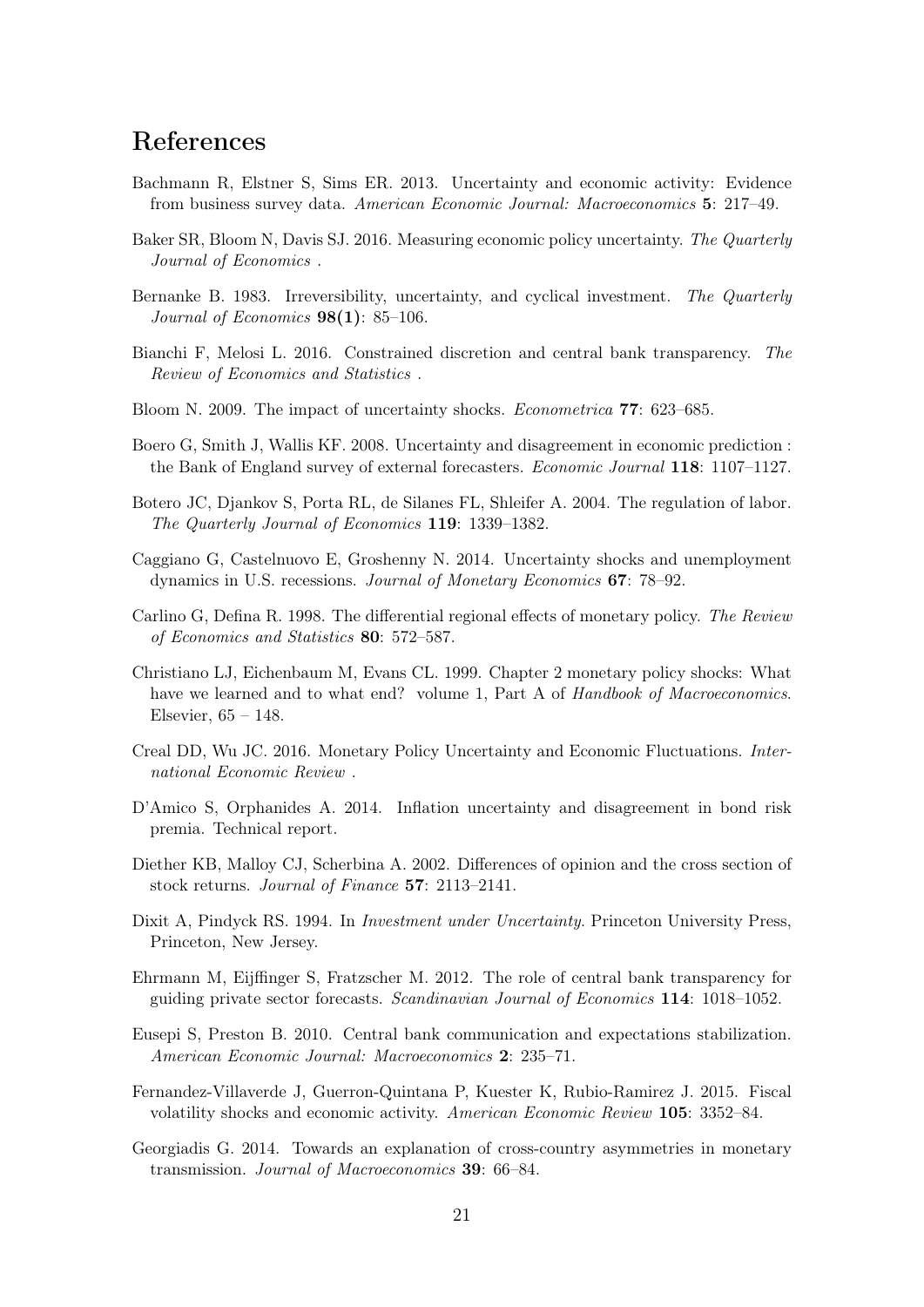- <span id="page-25-16"></span>Georgiadis G. 2015. Examining asymmetries in the transmission of monetary policy in the euro area: Evidence from a mixed cross-section global VAR model. European Economic Review 75: 195–215.
- <span id="page-25-9"></span>Giordani P, Soderlind P. 2003. Inflation forecast uncertainty. European Economic Review 47: 1037–1059.
- <span id="page-25-12"></span>Harvey A, Ruiz E, Shephard N. 1994. Multivariate Stochastic Variance Models. Review of Economic Studies 61: 247–264.
- <span id="page-25-0"></span>Istrefi K, Piloiu A. 2014. Economic policy uncertainty and inflation expectations. Working papers 511, Banque de France.
- <span id="page-25-6"></span>Jurado K, Ludvigson SC, Ng S. 2015. Measuring uncertainty. American Economic Review 105: 1177–1216.
- <span id="page-25-14"></span>Kilian L, Vega C. 2011. Do energy prices respond to U.S. macroeconomic news? A test of the hypothesis of predetermined energy prices. The Review of Economics and Statistics 93: 660–671.
- <span id="page-25-3"></span>Lahiri K, Sheng X. 2010. Measuring forecast uncertainty by disagreement: The missing link. Journal of Applied Econometrics 25: 514–538.
- <span id="page-25-4"></span>Leduc S, Liu Z. 2016. Uncertainty shocks are aggregate demand shocks. Journal of Monetary Economics 82: 20–35.
- <span id="page-25-13"></span>Leduc S, Sill K. 2013. Expectations and economic fluctuations: an analysis using survey data. The Review of Economics and Statistics 95: 1352–1367.
- <span id="page-25-1"></span>Ludvigson SC, Ma S, Ng S. 2015. Uncertainty and business cycles exogenous impulse or endogenous response? NBER Working Paper 21803, NBER Working Paper.
- <span id="page-25-10"></span>Mankiw NG, Reis R, Wolfers J. 2004. Disagreement about inflation expectations. In NBER Macroeconomics Annual 2003, Volume 18, NBER Chapters. National Bureau of Economic Research, Inc, 209–270.
- <span id="page-25-5"></span>Mumtaz H, Zanetti F. 2013. The impact of the volatility of monetary policy shocks. Journal of Money, Credit and Banking  $45(4)$ : 535–558.
- <span id="page-25-2"></span>Orphanides A. 2000. Errors in the measurement of the output gap and the design of monetary policy. Journal of Economics and Business  $52: 117 - 141$ .
- <span id="page-25-7"></span>Ozturk EO, Sheng XS. 2016. Measuring global and country-specific uncertainty shocks. Technical report. Mimeo.
- <span id="page-25-8"></span>Rich R, Tracy J. 2010. The relationships among expected inflation, disagreement, and uncertainty: Evidence from matched point and density forecasts. The Review of Economics and Statistics 92: 200–207.
- <span id="page-25-11"></span>Taylor SJ. 1994. Modeling stochastic volatility: A review and comparative study. Mathematical Finance 4: 183–204.
- <span id="page-25-15"></span>Uhlig H. 2005. What are the effects of monetary policy on output? results from an agnostic identification procedure. Journal of Monetary Economics 52.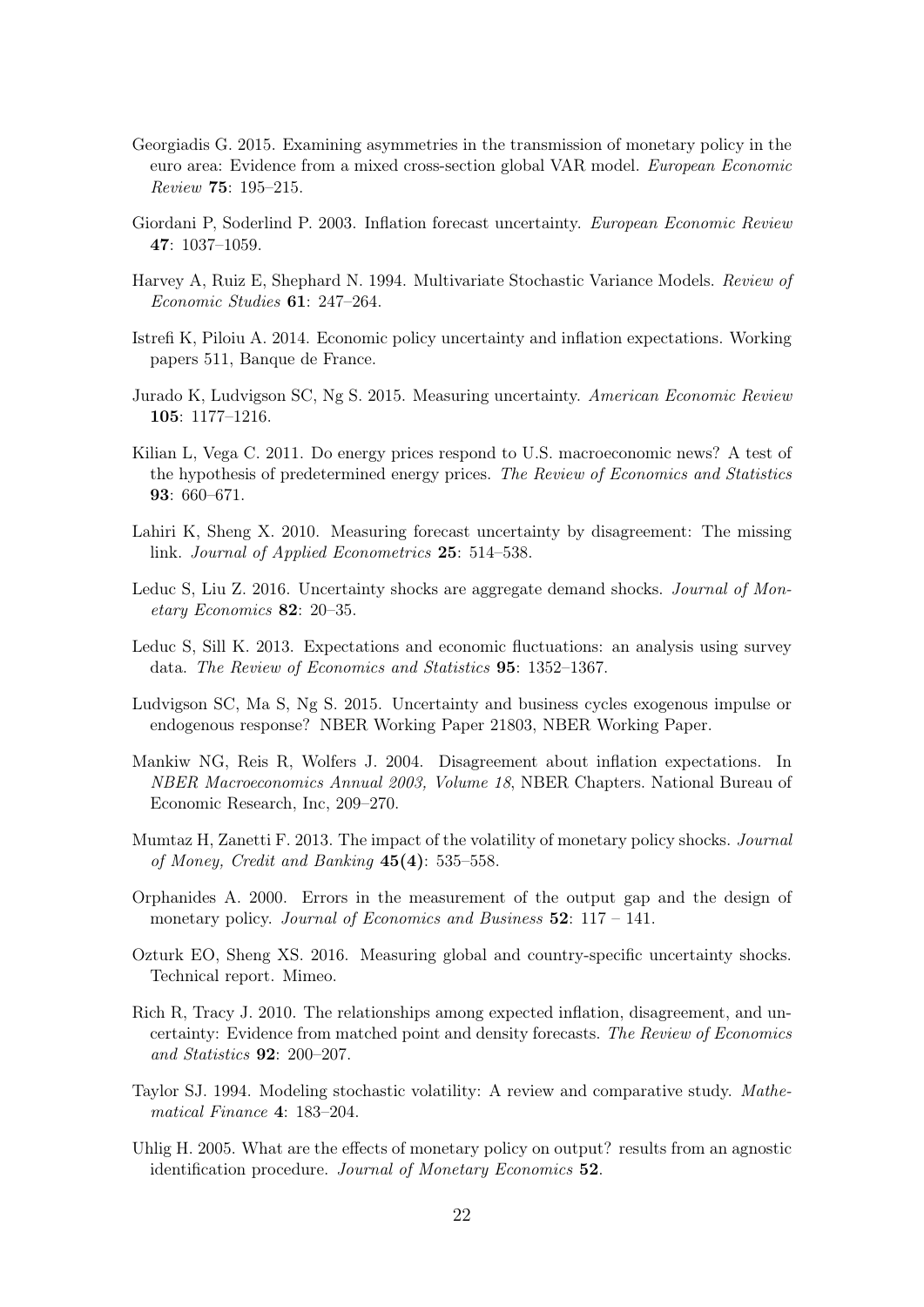<span id="page-26-0"></span>Zarnowitz V, Lambros LA. 1987. Consensus and uncertainty in economic prediction. Journal of Political Economy 95: 591–621.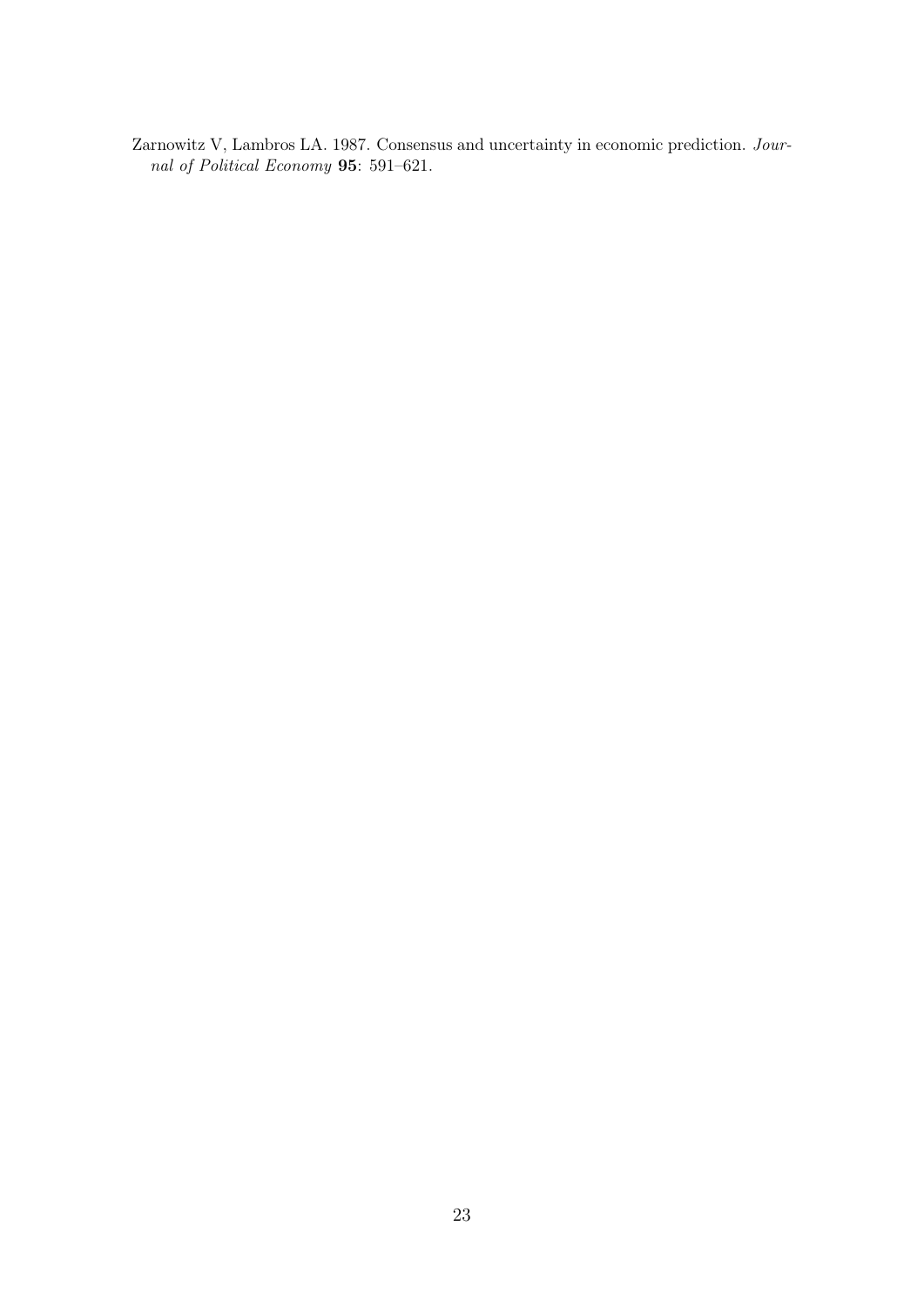# <span id="page-27-1"></span>A Subjective long-yield uncertainty



<span id="page-27-0"></span>Figure 9: IRFs to long interest rate uncertainty shock across countries

Others (US, JP)

Notes: IRFs to interest rate uncertainty for the 10 Year bond, 3-months ahead. The solid line in black denotes median impulse response from the estimated BVARs with  $y_t = (U_t^x(h), ip_t, \pi_t, \pi_t^d, rt_t, ur_t)$ . VARs include an exogenous variable, oil prices, a constant and a time trend. The response of IP (Industrial Production) and Retail (retail trade) are in percent and for prices and unemployment rate in percentage points. Horizontal axis is in months.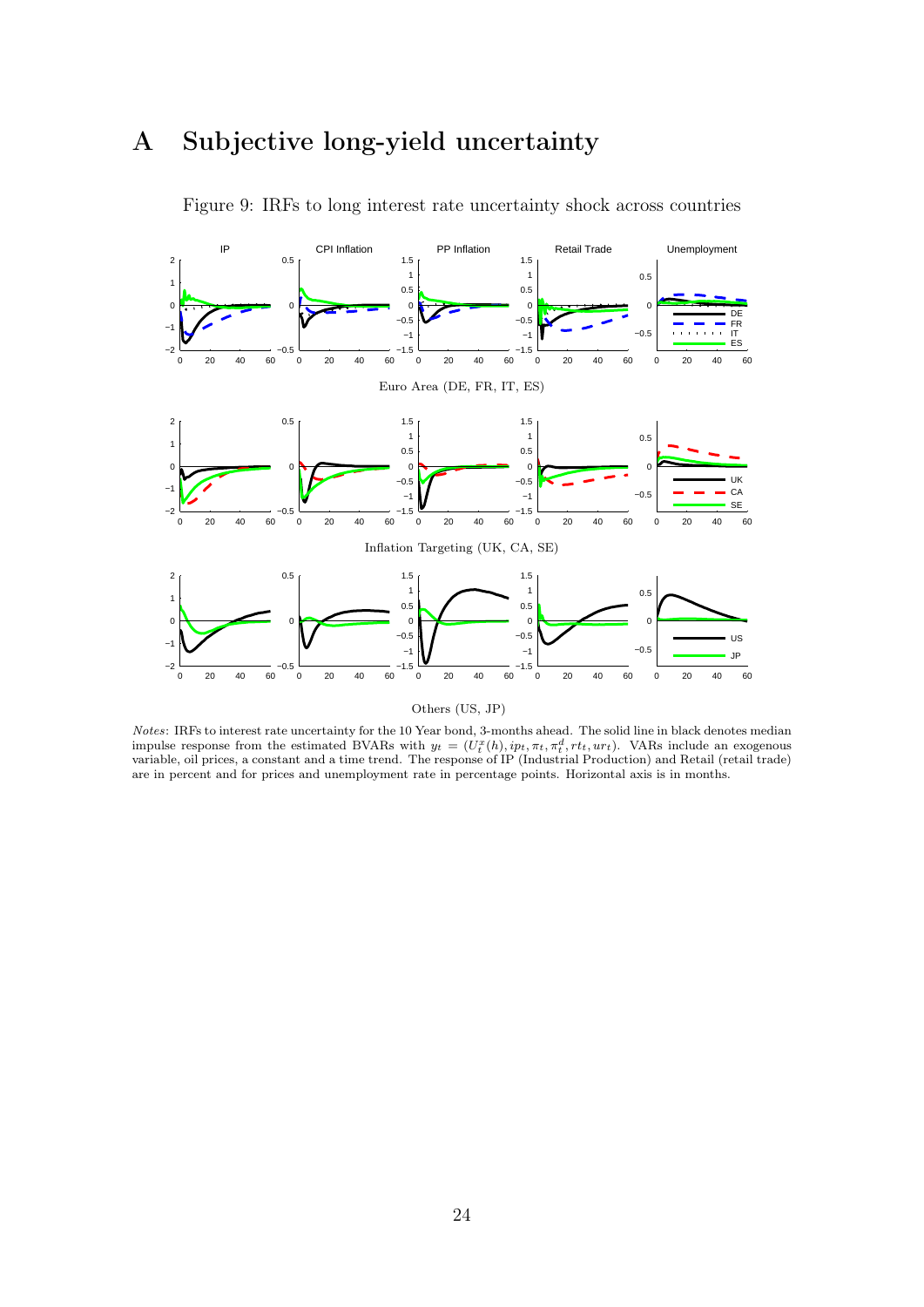

Figure 10: IRFs to components of long interest rate uncertainty shocks

Notes: IRFs in the first column, Disagreement, are estimated from country-specific VARs with  $y_t$  =  $(D_t^x(h), ip_t, \pi_t, \pi_t^d, rt_t, ur_t))$  and those in the second column, Common Uncertainty, are estimated from countryspecific VARs with  $y_t = (V_t^x(h), ip_t, \pi_t, \pi_t^d, rt_t, ur_t)$ . The solid line in black denotes median impulse response from the estimated BVARs with  $y_t = (U_t^x(h), ip_t, \pi_t, \pi_t^d, rt_t, ur_t)$ . VARs include an exogenous variable, oil prices, a constant and a time trend. The response of IP (Industrial Production) and Retail (retail trade) are in percent and for prices and unemployment rate in percentage points. Horizontal axis is in months.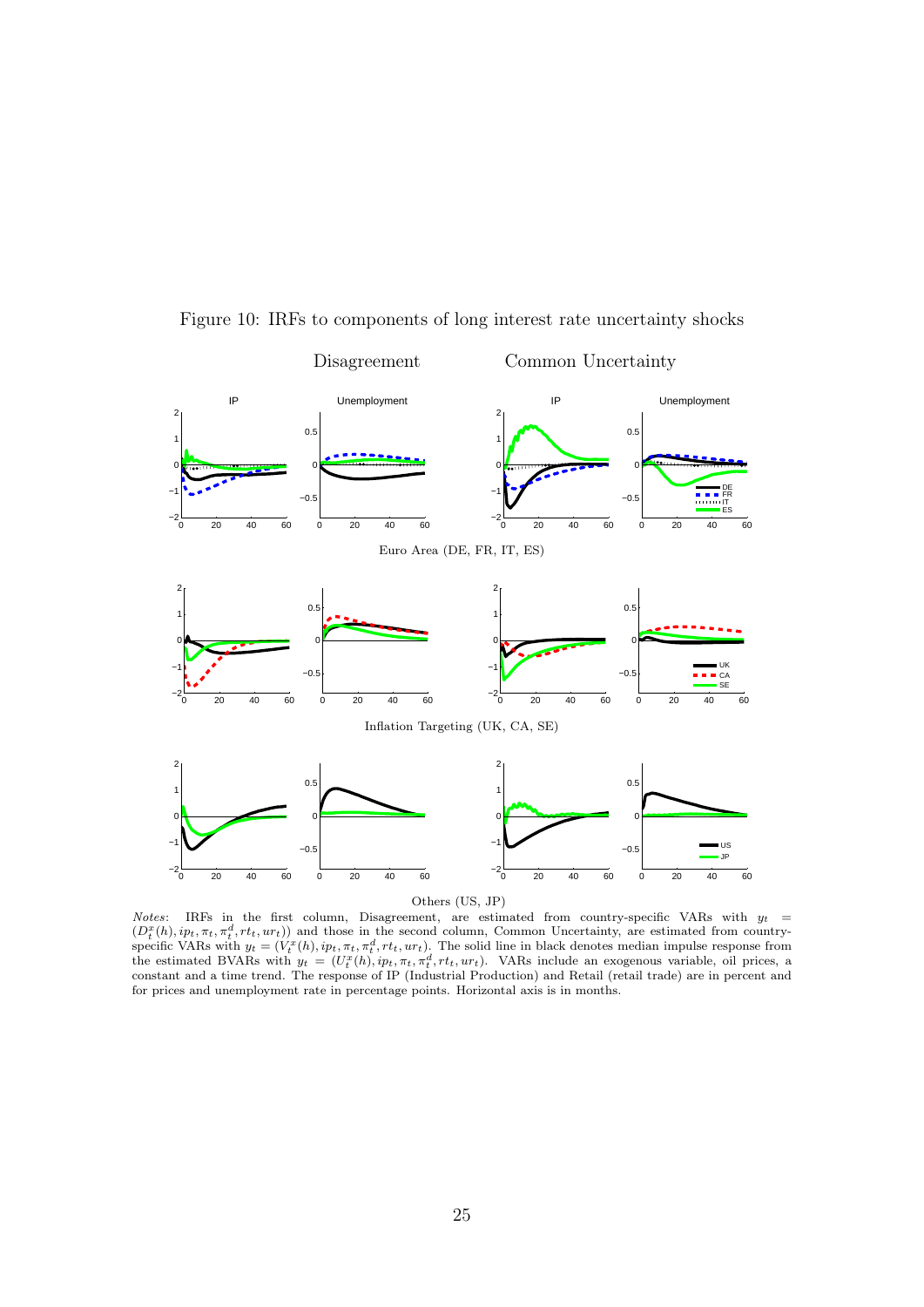

<span id="page-29-0"></span>Figure 11: Long-interest rate uncertainty effects and value added by activity

*Notes*: Trough (peak) response of industrial production (unemployment rate) to  $U_t^{long}(h)$  represent the trough (peak) of the median response estimated from country-BVARs. Value added by activity breaks down the total value added by sector, namely agriculture, industry, utilities, and other service activities. The shares of each sector are calculated by dividing the value added in each sector by total value added (Source: OECD and World Bank). Wholesale denotes wholesale, retail trade, repairs; hotels, restaurants; transport. All the shares represent averages of the sample period into consideration. Given the non-significant effects of uncertainty, we exclude Italy, Spain and Japan from this analysis.

<span id="page-29-1"></span>Figure 12: Long-interest rate uncertainty effects and labor market rigidity



*Notes*: Trough (peak) response of industrial production (unemployment rate) to  $U_t^{long}(h)$  represent the trough (peak) of the median response estimated from country-BVARs. Indicators of employment protection represent averages of the sample period into consideration. Source: OECD and [Botero et al.](#page-24-17) [\(2004\)](#page-24-17). Given the non-significant effects of uncertainty, we exclude Italy, Spain and Japan from this analysis.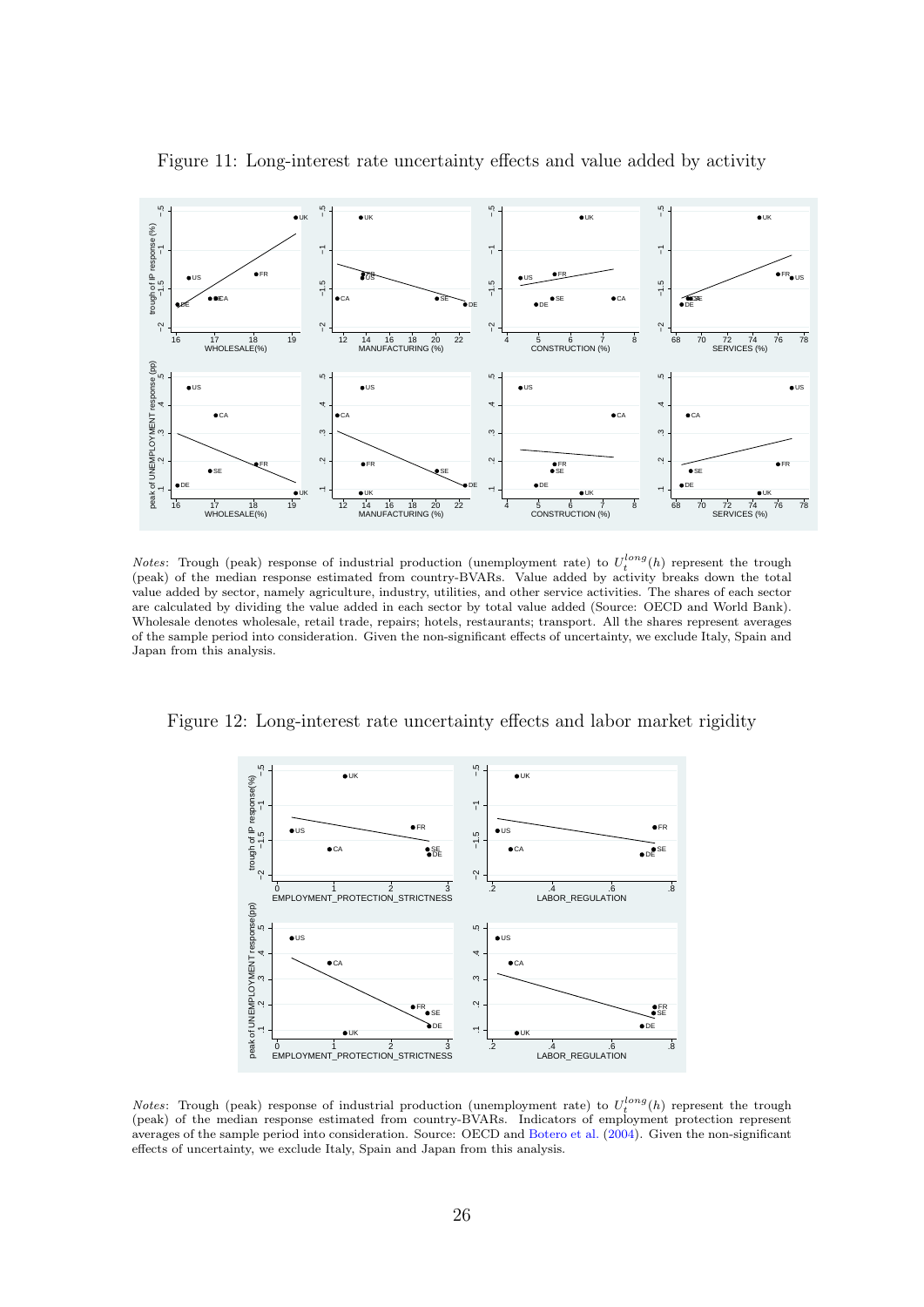

<span id="page-30-0"></span>Figure 13: IRFs to short interest rate uncertainty shock across countries (excluding ZLB period)

Notes: IRFs to interest rate uncertainty for the 3-month rate, 3-months ahead. The solid line in black denotes median impulse response from the estimated BVARs with  $y_t = (U_t^x(h), ip_t, \pi_t, \pi_t^d, rt_t, ur_t)$ . BVARs for the US, the UK, Sweden and the euro area are estimated with samples that exclude periods were policy rates reached levels close to zero. The cut-off dates for these countries are December 2008, March 2009, March 2009 and September 2014, respectively. VARs include an exogenous variable, oil prices, a constant and a time trend. The response of IP (Industrial Production) and Retail (retail trade) are in percent and for prices and unemployment rate in percentage points. Horizontal axis is in months.